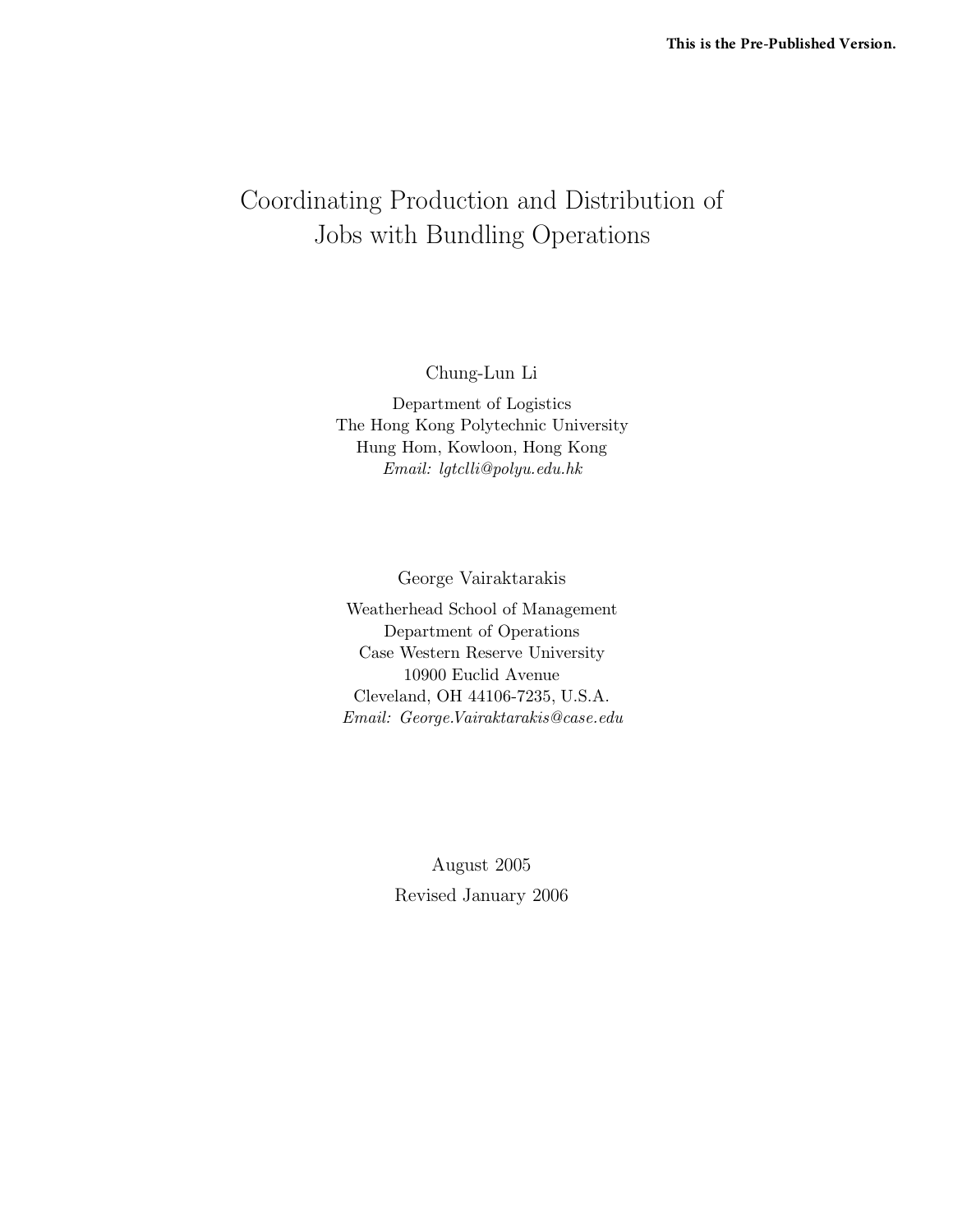#### Abstract

We consider an integrated scheduling and distribution model in which jobs completed by two different machines must be bundled together for delivery. The objective is to minimize the sum of delivery cost and customers' waiting cost. Such a model not only attempts to coordinate the job schedules on both machines, but it also aims to coordinate the machine schedules with the delivery plan. Polynomial-time heuristics and approximation schemes are developed for the model with only direct shipments as well as the general model with milk-run deliveries.

Key words: Scheduling; distribution; bundling operations; coordination; polynomial-time approximation schemes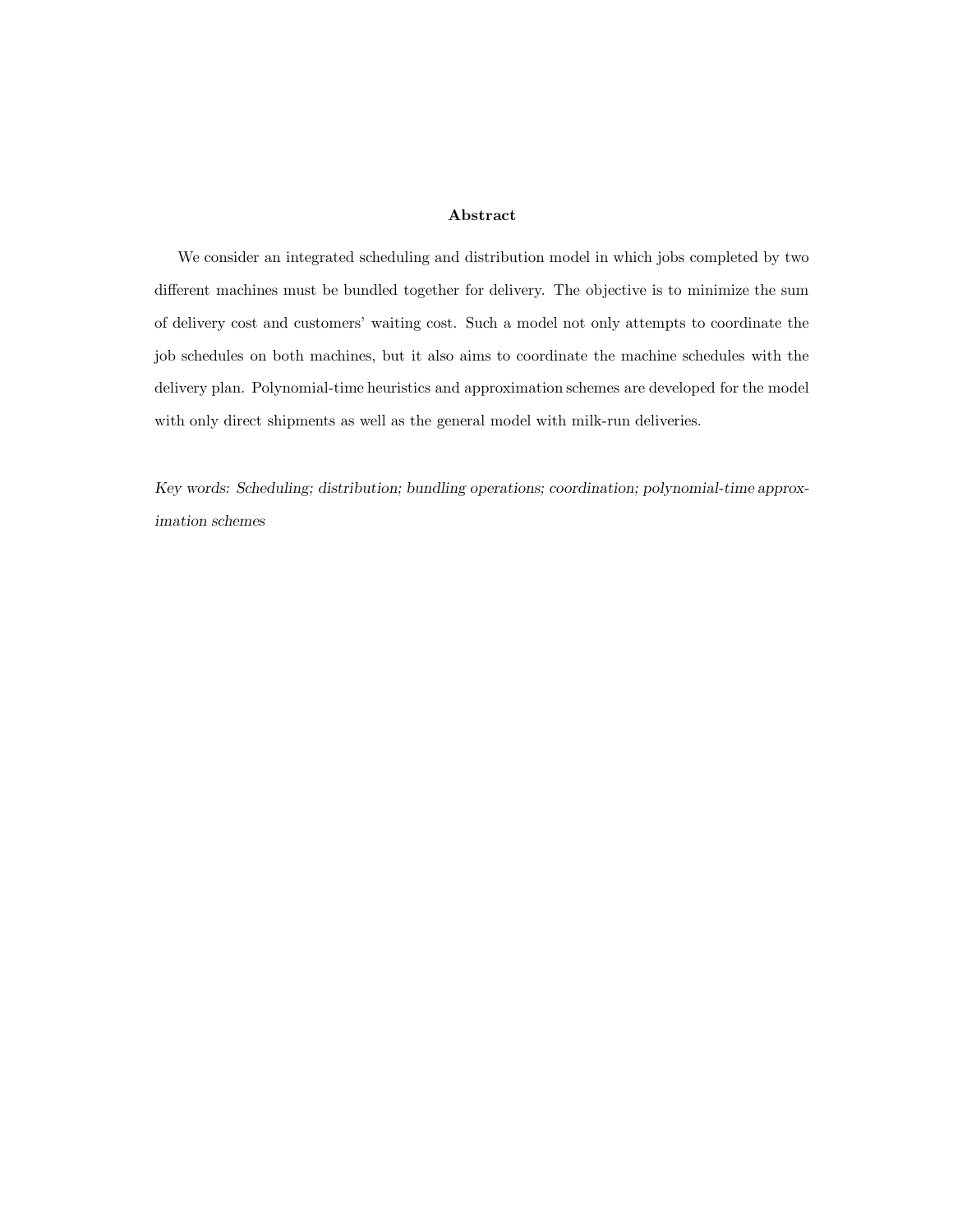## 1 Introduction

Production planning and distribution management are both critical to the success of a manufacturer. Traditional management approaches consider these two functions separately and sequentially. For example, when the production department of a manufacturing firm plans its machine schedules, it normally ignores the delivery arrangements of the finished jobs. Recent advances in supply chain management research have drawn a lot of attention to the integration and coordination among different functions across a supply chain. In particular, the integration of production and delivery schedules has high potential to achieve significant savings in a manufacturer's operating cost.

In many production and transportation planning environments, the delivery of finished goods is constrained by the processing of different component parts of the product. It is also quite common that different components of a product have to be processed by their own dedicated machines or work centers. For example, in the printing of newspapers and magazines, a printing machine can be used specifically for printing the main pages, while a different printer is dedicated to the printing of supplements and inserts. In such a case, a job is not ready for delivery unless the processing of both printing tasks is complete. In other words, the printed main pages and the printed supplements/inserts must be bundled together for delivery. Take another example in furniture production, where wooden parts and glass parts are typically produced by different work centers. Both the glass and wooden parts of the finished product must be bundled together before it can be delivered to the customers.

In the above examples, if we want to obtain a "systemwide" optimal production and delivery plan, it is important that the sequencing and scheduling of the tasks at the machines (or work centers) and the delivery arrangements of the finished jobs are considered at the same time. When such an integrated plan is developed, the scheduler faces a tradeoff between providing quick deliveries and minimizing shipping costs. Quick deliveries minimize customers' waiting time, while low shipping costs directly benefit the company's bottom line.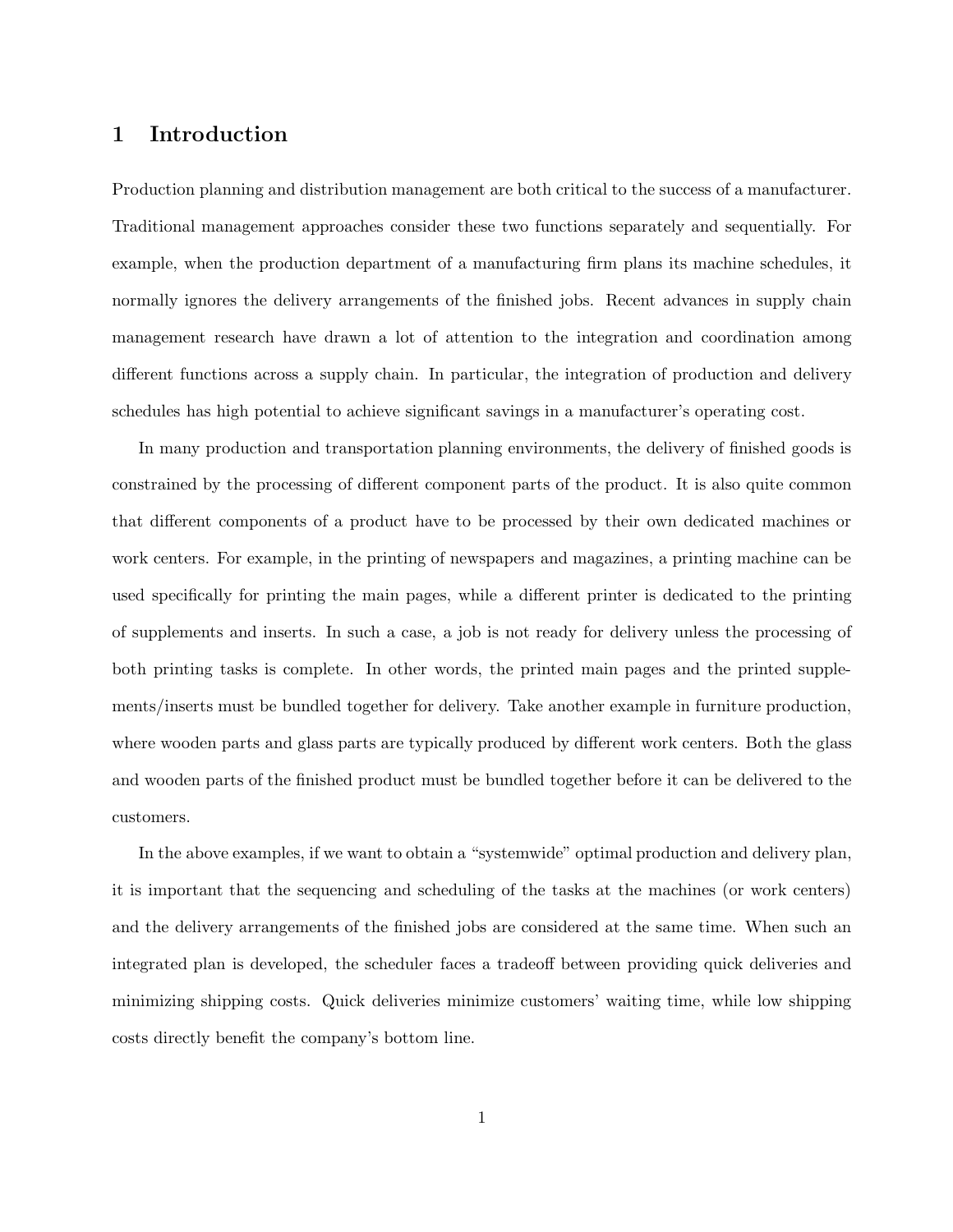In this paper, we develop and analyze a mathematical model in which there are two machines located at the same production facility. Each job is composed of two tasks; each of them must be processed by a dedicated machine. The job is ready for delivery once the processing of both of its tasks has been finished. We will call such a machine processing environment "bundling operations." The distribution of finished jobs is carried out by third-party carriers, and therefore, there is an unlimited number of vehicles available. The objective is to minimize the sum of transportation cost, which depends mainly on the number of vehicles dispatched and their routing distances, and customers' waiting cost, which depends on the arrival time of the finished jobs at customers' locations.

A number of researchers have considered machine scheduling problems with bundling operations but without delivery considerations. Such machine scheduling problems can also be viewed as openshop scheduling problems with jobs overlap. They are similar to the classical open-shop model, but they allow the operations of any given job to overlap in time. Wagneur and Sriskandarajah (1993), Ahmadi et al. (2005), Leung et al. (2005c), and Yang (2005) have studied the NP-hardness of the machine scheduling problem with bundling operations. In particular, Ahmadi et al. (2005) and Yang (2005) have proven independently that the two-machine bundling operations problem with an objective of minimizing total job completion time is NP-hard in the strong sense. Sung and Yoon (1998) and Ahmadi et al. (2005) have considered the same problem with a generalized objective of minimizing the total weighted job completion time and have developed efficient heuristics for it. Leung et al. (2005a, 2005b, 2006b) have studied the same problem with multiple machines, job release dates, due dates, and various objective functions. Cai and Zhou (2004) have studied a stochastic scheduling model with bundling operations.

The machine scheduling problem with bundling operations is similar to the "customer order scheduling problem on parallel machines." The customer order problem differs from the bundling operations problem in that tasks from a job can be processed by any machine. Different variants of the customer order problem have been studied by Julien and Magazine (1990), Blocher and Chhajed (1996), Blocher et al. (1998), Leung et al. (2006a, 2005d), Yang (2003, 2005), and Yang and Posner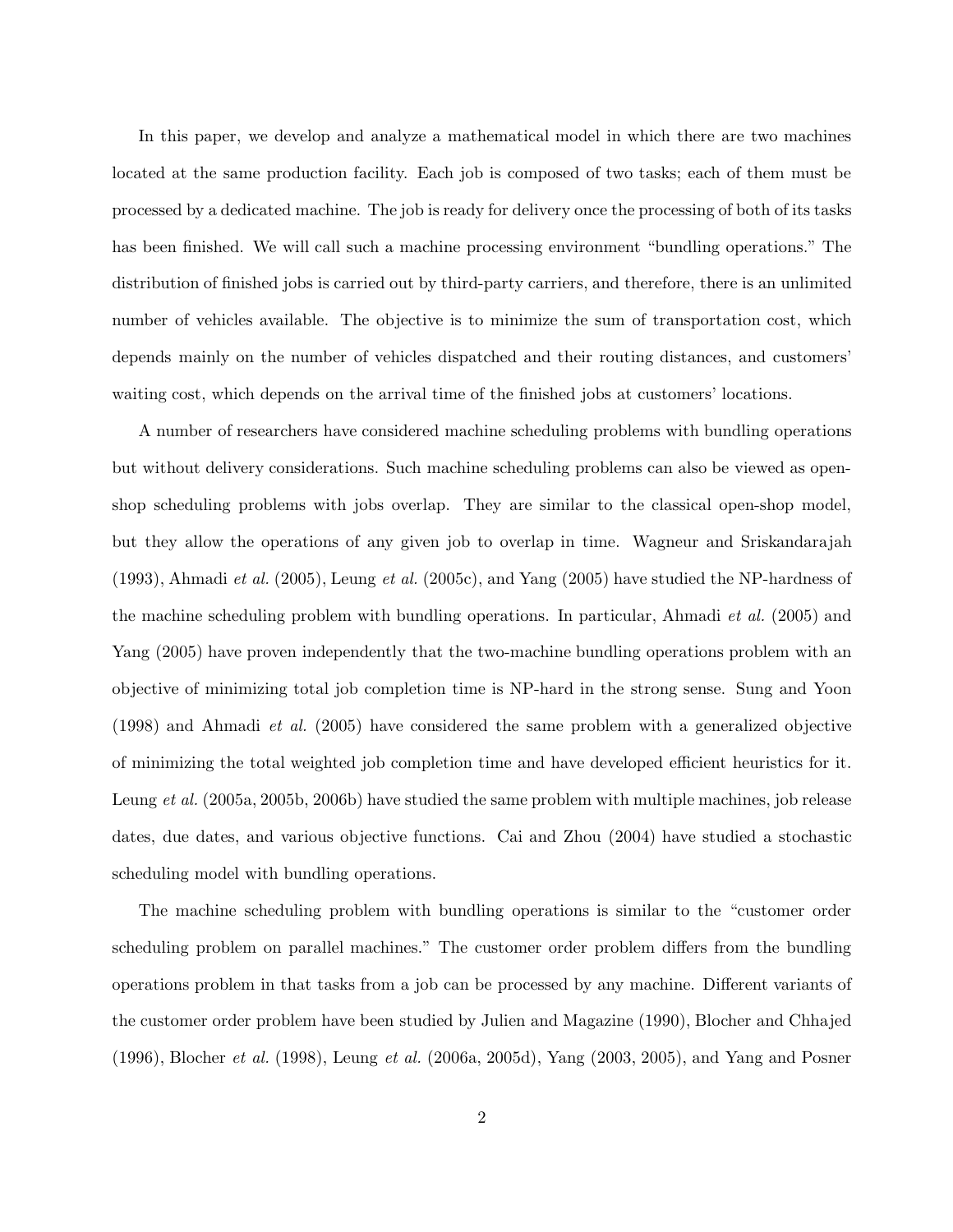(2005), among others. None of the abovementioned research work has considered the delivery of the completed jobs of the bundling machines.

Another scheduling model related to ours is the "three-machine assembly-type flowshop" model developed by Lee *et al.* (1993). In their model, two machines are responsible for producing component parts, while the finished components are fed into an assembly machine for final assembly. The difference between our model and the assembly-type flowshop model is that instead of having an assembly machine for final assembly, we consider the delivery arrangements of the finished components. The delivery arrangements are much more complicated than the operations of a single assembly machine, since they involve delivery cost, delivery time, vehicle capacity, and routing decisions.

The issues of integrating production and distribution have been addressed by a number of researchers. Some of the work focuses on the strategic or tactic level of decision; see, for example, Fumero and Vercellis (1999) and Sarmiento and Nagi (1999). The integration of production and distribution at the operations scheduling level has received increasing attention recently; see, for example, Hall and Potts (2003) and Chen (2004). In particular, some of the recent work considers the integration of machine scheduling and finished job delivery. Lee and Chen (2001) have developed and analyzed scheduling models in which all of the jobs belong to one customer and the number of delivery vehicles is limited, and therefore, the capacitated vehicles need to travel back and forth between the machine and the customer. Li and Ou (2005) have considered a similar scheduling model with pickup and delivery considerations. Chang and Lee (2004) have extended one of Lee and Chen's models to the situation in which every job occupies a different amount of vehicle space. Li et al. (2005) have studied scheduling problems with multiple customer locations and routing decisions of a single delivery vehicle. Chen and Vairaktarakis (2005) have studied the problem of minimizing a convex combination of distribution cost and a customer service measure, where multiple capacitated delivery vehicles are used for delivering the finished jobs to multiple customer locations. Geismar et al. (2005) have considered a similar problem setting, but their model involves a product with a short shelf life and allows no inventory in the process. Pundoor and Chen (2005) have studied a scheduling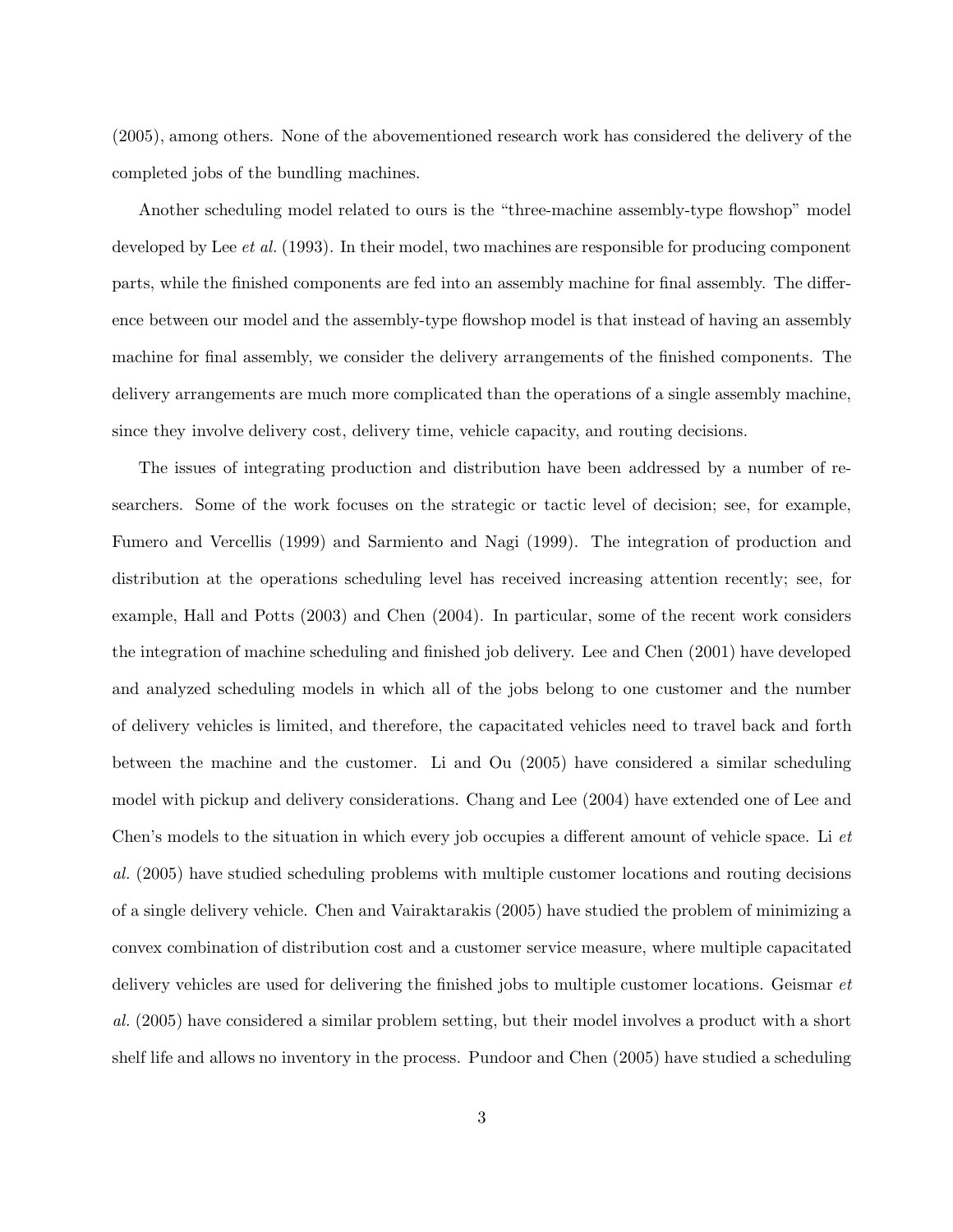model with direct deliveries of jobs to customers and order due dates. Chen and Pundoor (2006) have analyzed an integrated order assignment, machine scheduling, and transportation planning model with multiple machine locations and a single destination. However, all of these papers focus on the integration of a single/parallel machine schedule and the transportation decisions. In this paper, we consider the integration of bundling operations and the delivery arrangements of finished jobs to multiple customer locations, where we take into consideration the transportation cost, customers' waiting time, and vehicle capacity. We also consider two types of delivery, namely direct delivery and delivery with milk runs.

Our model is mathematically defined as follows. There are two machines  $M_1, M_2$  located at a production plant and a given set of n jobs  $\mathbf{J} = \{J_1, J_2, \ldots, J_n\}$ , where each job  $J_j$  is made up of a pair of tasks, namely an a-task and a b-task. The a-task of  $J_j$  must be processed by  $M_1$  and requires an uninterrupted processing time of  $a_j \geq 0$ , while the b-task of  $J_j$  must be processed by  $M_2$ and requires an uninterrupted processing time of  $b_j \geq 0$   $(j = 1, 2, ..., n)$ . A job is delivered to its customer after its a-task and b-task have both been completed. Customers are located in various geographical locations. There are  $h > 0$  customer locations in total, where h is a fixed number. Thus, **J** is partitioned into  $\{\mathbf{J}_1, \mathbf{J}_2, \ldots, \mathbf{J}_h\}$ , where  $\mathbf{J}_i$  is the subset of jobs whose customers are located at location *i*. The travel time from the plant to customer location *i* is  $t_{0i} \geq 0$ , and the travel time from customer location i to customer location j is  $t_{ij} \geq 0$  (note:  $t_{ii} = 0$ ). At most  $\Gamma > 0$  completed jobs may be delivered together in the same batch, and the delivery cost of a batch of jobs to customer locations  $i_1, i_2, \ldots, i_k$  following this sequence is  $f + g_{0i_1} + g_{i_1i_2} + \cdots + g_{i_{k-1}i_k} + g_{i_k0}$ . Here, Γ represents the capacity of the delivery vehicle,  $f \geq 0$  is the fixed cost for dispatching the vehicle, and  $g_{ij} \geq 0$ is the travel cost between two locations. In addition to this delivery cost, there is a waiting cost of  $\mu E_j$  if job  $J_j$  arrives at its customer at time  $E_j$ , where  $\mu \geq 0$  represents a customer's cost of waiting per time unit. Suppose the customer of  $J_j$  is at location  $i_k$  and the delivery vehicle that carries job  $J_j$  departs from the plant location at time  $D_j$  and travels through customer locations  $i_1, i_2, \ldots, i_k$ in this sequence. Then  $E_j = D_j + t_{0i_1} + t_{i_1i_2} + \cdots + t_{i_{k-1}i_k}$ . All jobs are available for processing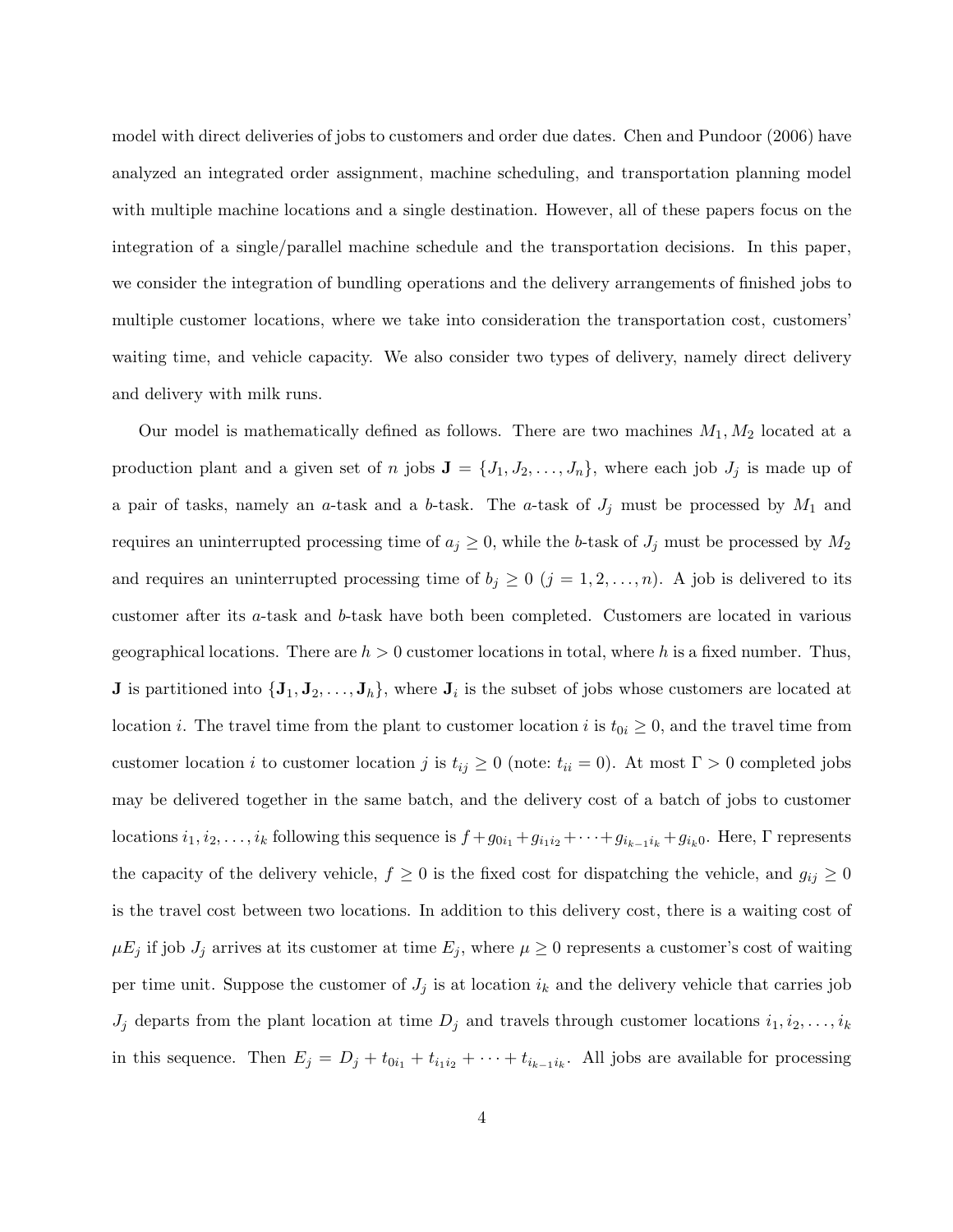at time 0. We assume that there are enough vehicles available so that a batch of jobs can leave the machine location as soon as all of them have finished processing. For simplicity of analysis, we assume that for each  $j = 1, 2, \ldots, n$ , at least one of  $a_j, b_j$  is nonzero. The objective is to schedule the a-tasks and b-tasks of the jobs on the machines, assign jobs to batches, and sequence the deliveries of the batches so as to minimize the total cost, which includes the delivery cost of each batch of jobs and the cost of waiting of each job. We denote this "general problem" as  $\mathbf{P}^{gen}$ .

For simplicity, we also assume that  $\Gamma \leq n$ . Let  $n_i = |\mathbf{J}_i|$  (note:  $\sum_{i=1}^h n_i = n$ ). Let  $C'_j$  and  $C''_j$  denote the completion time of the a-task and b-task, respectively, of job  $J_j$  at the machines. The completion time of processing of job  $J_j$  is given as  $C_j = \max\{C'_j, C''_j\}$ . Thus,  $D_j \ge C_j$  for  $j = 1, 2, \ldots, n$ .

For example, a feasible solution to a problem instance with  $n = 5$ ,  $h = 4$ , and  $\Gamma = 3$  is depicted in Figure 1. In this problem instance, jobs  $J_1$ ,  $J_2$ , and  $J_5$  belong to customers at different locations, while the customers of jobs  $J_3$  and  $J_4$  are at the same location. In the solution depicted in the figure, the first vehicle departs from the machine after jobs  $J_1$ ,  $J_2$ , and  $J_5$  are completed, and it first delivers  $J_1$ , followed by  $J_5$ , and then followed by  $J_2$ . The second vehicle departs from the machine after jobs  $J_3$ and  $J_4$  are completed, and it delivers these two jobs to their customers simultaneously. The total cost of this solution is  $\mu [3(C_1+t_{01})+2t_{14}+t_{42}]+\mu [2(C_2+t_{03})]+[f+g_{01}+g_{14}+g_{42}+g_{20}]+[f+g_{03}+g_{30}],$ where  $C_1 = b_2 + b_5 + b_1$  and  $C_2 = a_2 + a_1 + a_5 + a_3 + a_4$ .

In this paper, we consider problem  $\mathbf{P}^{gen}$  as well as two of its variants. The first variant, which we will call the "production scheduling subproblem," does not consider the batching and delivery of jobs, and the objective becomes the minimization of the sum of job completion times,  $\sum_{j=1}^{n} C_j$ . This is the case when the delivery time and cost (i.e.,  $t_{0i}$ ,  $t_{ij}$ ,  $g_{0i}$ ,  $g_{ij}$ , and f) are negligible. We denote this production scheduling subproblem as  $\mathbf{P}^{pdt}$ . The second variant, which we will call the "direct delivery problem," allows only the delivery of jobs to one customer location at a time (i.e., it disallows "milk-run deliveries"). This is the case when  $g_{ij} = +\infty$  for all  $i, j \neq 0$ . In this case, the delivery cost of a batch becomes  $f + g_{0i} + g_{i0}$  if the batch is delivered to the customers at location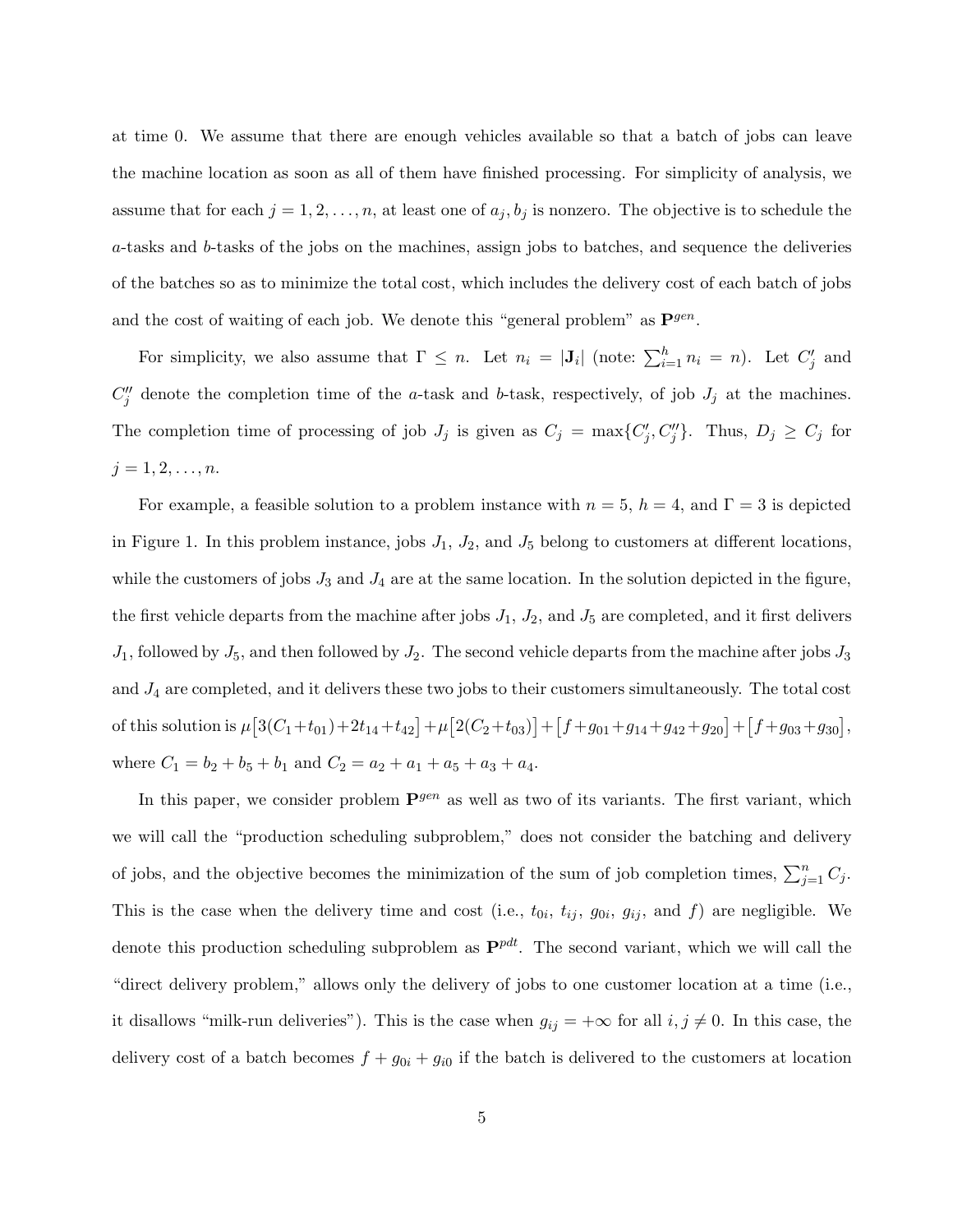*i*. We denote this direct delivery problem as  $\mathbf{P}^{dir}$ .

As mentioned earlier, Ahmadi et al. (2005) and Yang (2005) have shown that problem  $\mathbf{P}^{pdt}$  is strongly NP-hard. Since  $\mathbf{P}^{pdt}$  is a special case of both  $\mathbf{P}^{dir}$  and  $\mathbf{P}^{gen}$ , it is unlikely that polynomialtime algorithms exist for problems  $\mathbf{P}^{pdt}$ ,  $\mathbf{P}^{dir}$ , and  $\mathbf{P}^{gen}$ . Hence, we target at the development of polynomial-time heuristics and approximation schemes for these problems. Throughout the paper, we denote an optimal schedule of any problem **P** as  $\sigma^*(P)$ , and we denote the total cost of any schedule  $\sigma$  as  $Z(\sigma)$ .

The rest of the paper is organized as follows. In Section ??, we develop polynomial-time approximation schemes for the production scheduling subproblem. In Section ??, we extend the polynomialtime approximation schemes to solve the direct delivery problem. Similarly, in Section ??, we extend our approximation schemes to solve the general problem. We conduct computational experiments and report their results in Section ??. We conclude our paper in Section ??. Proofs of all theorems and lemmas are provided in the Appendix.

## 2 The Production Scheduling Subproblem

In this section, we consider problem  $\mathbf{P}^{pd}$ . This special case contains only the two-machine scheduling decision with bundling operations. For simplicity, in this case we assume  $\mu = 1$ . Thus, the objective is to minimize the sum of job completion times. The following lemma provides some important properties of problem  $\mathbf{P}^{pdt}$ .

**Lemma 1** There exists an optimal solution to problem  $\mathbf{P}^{pdt}$  in which (i) there is no idle time on either machine, (ii) the job sequences on both machines are identical, and (iii) if  $(a_i < a_k$  and  $b_j \leq b_k$ ) or  $(a_j = a_k \text{ and } b_j < b_k)$  then  $J_j$  precedes  $J_k$ .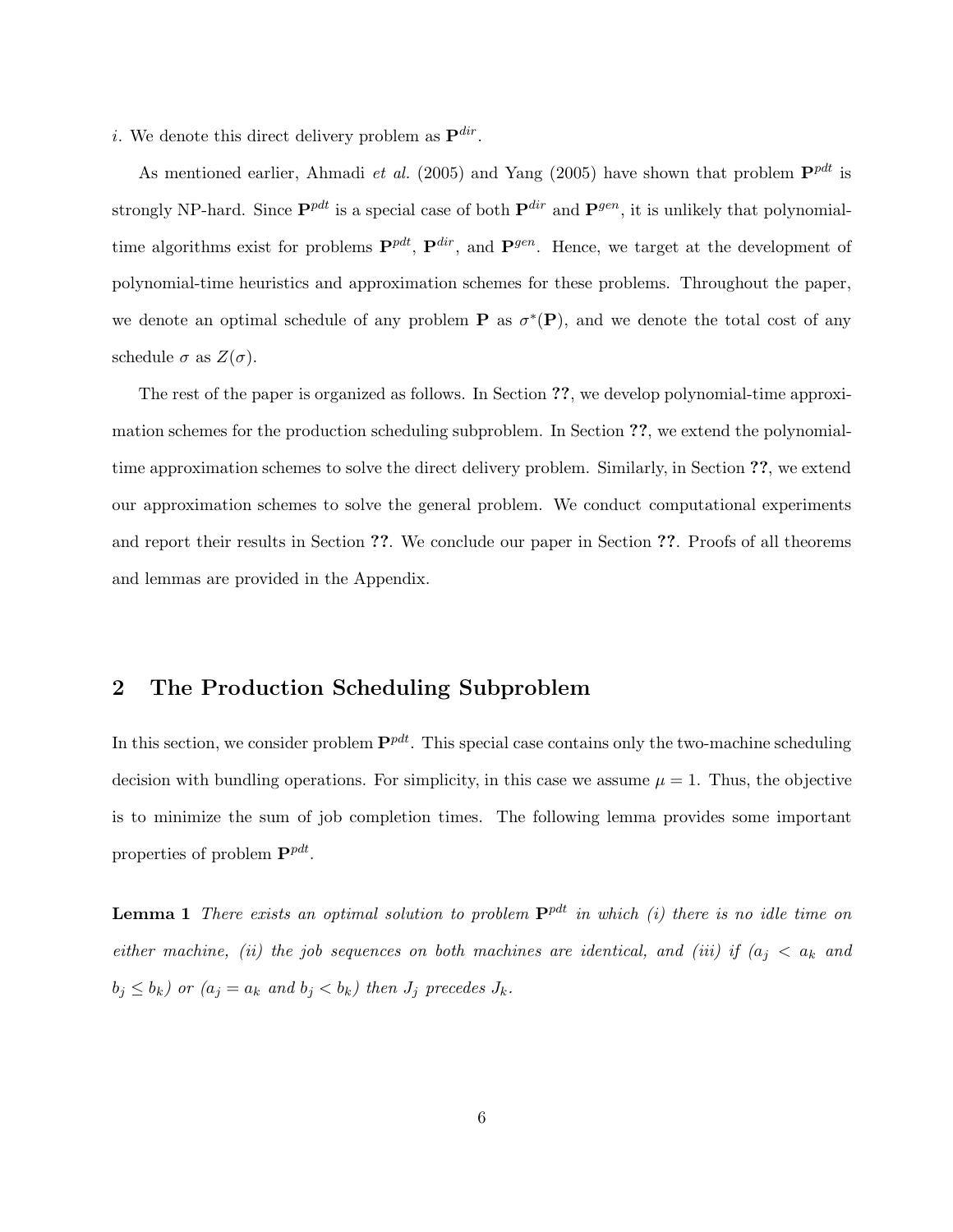It suffices to restrict our search to solutions that satisfy the properties stated in Lemma ??. In the remainder of this section, we will only consider schedules that satisfy these properties.

#### 2.1 Approximation Schemes

In this subsection, we develop approximation schemes for problem  $\mathbf{P}^{pdt}$ . First, suppose the job set **J** is partitioned into subsets  $Q^{(1)}, Q^{(2)}, \ldots, Q^{(\ell)}$  that satisfy the following condition:

(C1) If 
$$
J_j, J_k \in Q^{(r)}
$$
 and  $a_j < a_k$ , then  $b_j \le b_k$   $(r = 1, 2, ..., \ell)$ .

We arrange the jobs in each  $Q^{(r)}$  in nondecreasing order of  $a_j$  and  $b_j$ , and let  $J_j^{(r)}$  $j^{(r)}$  denote the *j*th job in the sorted list. Let  $a_i^{(r)}$  $j^{(r)}$  and  $b_j^{(r)}$  $j'$  be the processing time of the *a*-task and *b*-task, respectively, of  $J_i^{(r)}$  $j^{\left(r\right)}$ . Denote

$$
\mathbf{J}(q_1, \ldots, q_\ell) = \bigcup_{r=1}^{\ell} \left\{ J_1^{(r)}, J_2^{(r)}, \ldots, J_{q_r}^{(r)} \right\},
$$

$$
A(q_1, \ldots, q_\ell) = \sum_{r=1}^{\ell} \sum_{j=1}^{q_r} a_j^{(r)},
$$

$$
B(q_1, \ldots, q_\ell) = \sum_{r=1}^{\ell} \sum_{j=1}^{q_r} b_j^{(r)},
$$

and

$$
C(q_1,\ldots,q_\ell)=\max\big\{A(q_1,\ldots,q_\ell),B(q_1,\ldots,q_\ell)\big\}.
$$

Here,  $A(q_1, \ldots, q_\ell)$  and  $B(q_1, \ldots, q_\ell)$  denote the total processing time of the a-tasks and b-tasks, respectively, of the jobs in  $\mathbf{J}(q_1, \ldots, q_\ell)$ , while  $C(q_1, \ldots, q_\ell)$  denotes the completion time of processing of the last job in a schedule that consists of the jobs in  $J(q_1, \ldots, q_\ell)$ . The following dynamic program generates an optimal schedule.

Define  $F_1(q_1, q_2, \ldots, q_\ell)$  as the minimum total flow time of the partial schedule that consists of jobs in  $\mathbf{J}(q_1,\ldots,q_\ell)$ , where  $q_r = 0,1,\ldots,|Q^{(r)}|$   $(r = 1,2,\ldots,\ell)$ . We have the following recurrence relation:

$$
F_1(q_1, q_2, \ldots, q_\ell) = \min_{\substack{r=1, 2, \ldots, \ell \\ \text{s.t. } q_r > 0}} \left\{ F_1(q_1, \ldots, q_{r-1}, q_r-1, q_{r+1}, \ldots, q_\ell) + C(q_1, \ldots, q_\ell) \right\}.
$$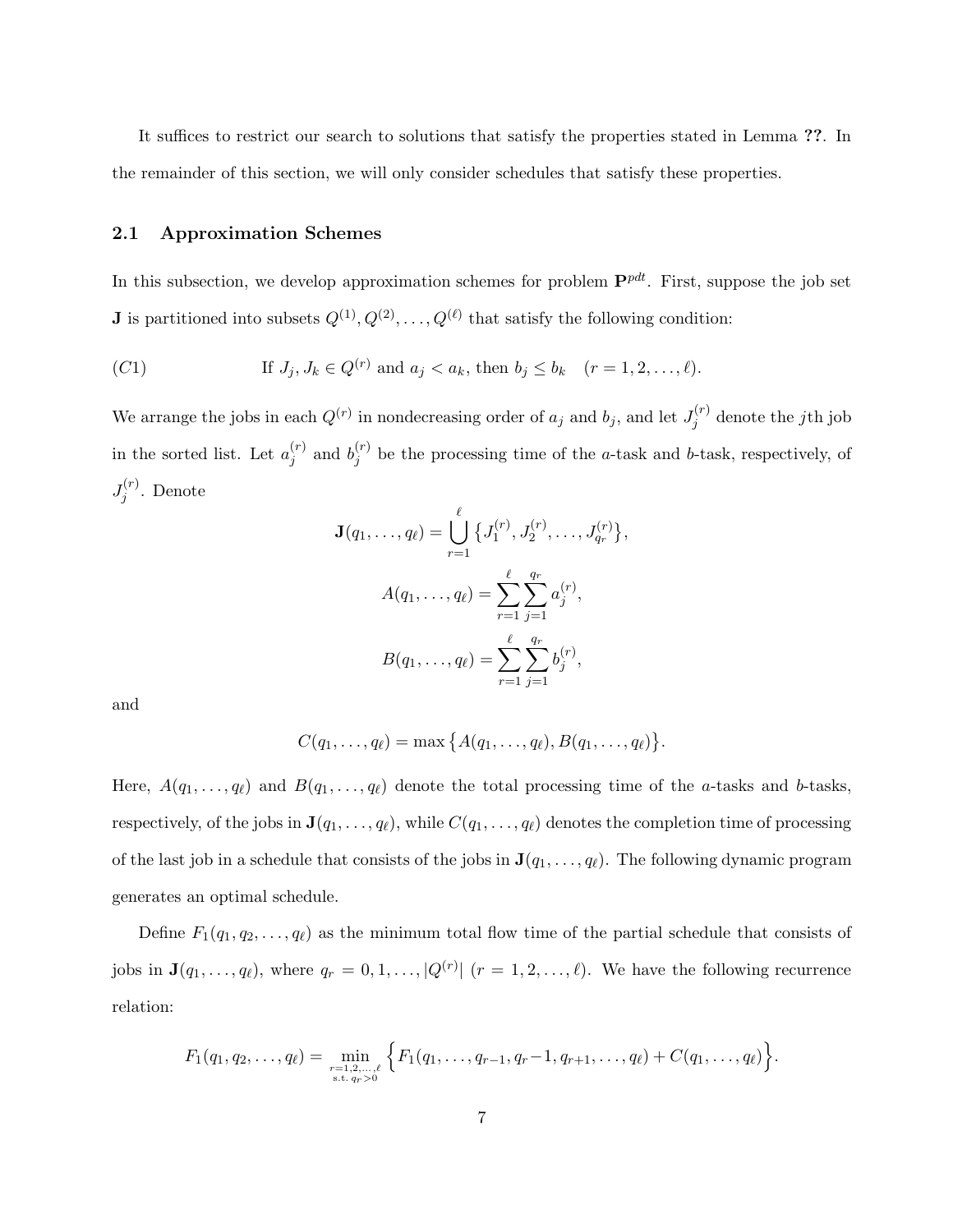The boundary condition is  $F_1(0,0,\ldots,0) = 0$ , and the objective is  $F_1(|Q^{(1)}|, |Q^{(2)}|, \ldots, |Q^{(\ell)}|)$ .

Sorting the jobs in each subset  $Q^{(r)}$  requires  $O(n \log n)$  time. Suppose  $\ell$  is fixed. Then predetermining the values of  $A(q_1, \ldots, q_\ell), B(q_1, \ldots, q_\ell)$ , and  $C(q_1, \ldots, q_\ell)$  requires  $O(n^\ell)$  time. Evaluating the values of all  $F_1(q_1, q_2, \ldots, q_\ell)$  using the recurrence relation also takes  $O(n^{\ell})$  time. Hence, the overall computational complexity of this dynamic program is  $O(n^{\ell})$  for any fixed  $\ell \geq 2$ .

Next, we present a heuristic for problem  $\mathbf{P}^{pdt}$ . The heuristic uses a positive integer parameter  $\beta$ to control the efficiency and effectiveness of the heuristic. Let  $\lambda = \frac{1}{2}$  $\frac{1}{2}\sqrt{(\beta+4)/\beta}-\frac{1}{2}>0.$  Define:

$$
S_r^a = \{ J_j \mid (r-1)\lambda a_j \le b_j < r\lambda a_j \} \qquad (r = 1, 2, \dots, \beta);
$$
\n
$$
S_r^b = \{ J_j \mid (r-1)\lambda b_j \le a_j < r\lambda b_j \} \qquad (r = 1, 2, \dots, \beta);
$$
\n
$$
S^c = \{ J_j \mid a_j \ge \beta \lambda b_j \text{ and } b_j \ge \beta \lambda a_j \},
$$

(see Figure 2). Let  $\Pi_{\beta} = \{S_1^a, S_2^a, \ldots, S_{\beta}^a, S_1^b, S_2^b, \ldots, S_{\beta}^b, S^c\}$ . Observe that  $\lambda < 1/\beta$ , and hence  $\Pi_{\beta}$  is a well-defined partition of **J**. Using this job partition, we construct an auxiliary problem  $\mathbf{P}_{\beta}^{pdt}$  with task processing times  $(\hat{a}_j, \hat{b}_j), j = 1, 2, \ldots, n$ , defined as follows:

$$
\begin{cases}\n\hat{a}_j = a_j, & \text{if } J_j \in S_r^a \quad (r = 1, 2, ..., \beta); \\
\hat{b}_j = (r - 1)\lambda a_j, & \text{if } J_j \in S_r^b \quad (r = 1, 2, ..., \beta); \\
\hat{b}_j = b_j, & \text{if } J_j \in S_r^b \quad (r = 1, 2, ..., \beta); \\
\hat{a}_j = \hat{b}_j = \min\{a_j, b_j\}, & \text{if } J_j \in S^c.\n\end{cases}
$$

Note that if  $J_j \in S_r^b$  then  $\hat{a}_j$  differs from  $a_j$  by at most  $\lambda b_j$ , and if  $J_j \in S^c$  then  $\hat{a}_j$  differs from  $a_j$  by at most  $(\frac{1}{\beta\lambda} - 1)b_j$ . Also, if  $J_j \in S_r^a$  then  $\hat{b}_j$  differs from  $b_j$  by at most  $\lambda a_j$ , and if  $J_j \in S^c$  then  $\hat{b}_j$ differs from  $b_j$  by at most  $(\frac{1}{\beta \lambda} - 1)a_j$ . For any given value of  $\beta$ , the value of  $\lambda$  has been selected in such a way that  $\max\{\lambda, \frac{1}{\beta\lambda} - 1\}$  is minimized so that the error of the heuristic solution is as small as possible.

Clearly, problem  $\mathbf{P}^{pdt}$  satisfies condition  $(C1)$  with  $\ell = 2\beta + 1$ . Hence, we can obtain an optimal schedule for  $\mathbf{P}_{\beta}^{pdt}$  $\beta^{\mu a}$  by the above dynamic program. We take the job sequence of this schedule and use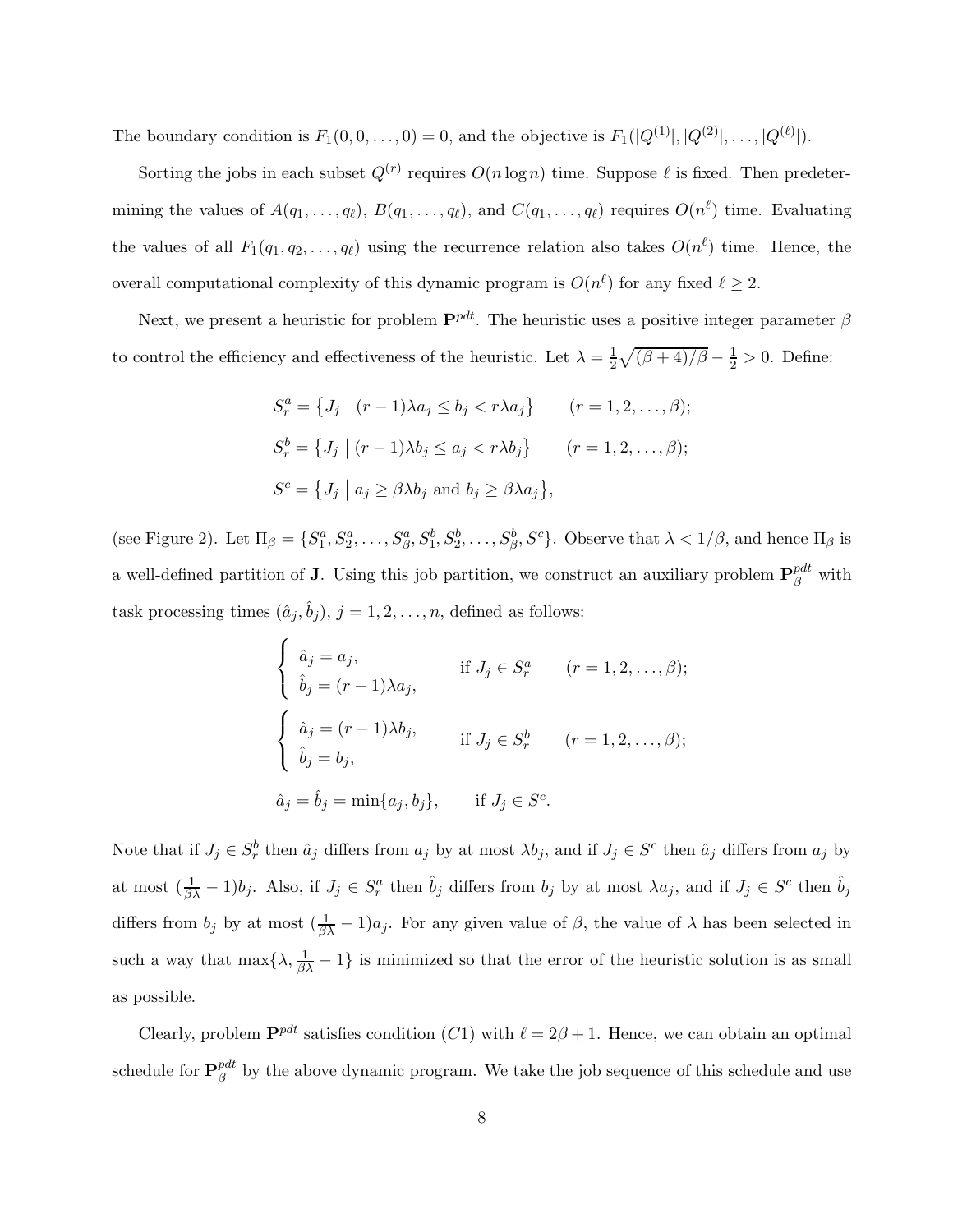it as a heuristic solution to the original problem  $\mathbf{P}^{pd}$ . We denote this heuristic as H1 and let its solution be  $\sigma_{\beta}^{H1}$ . The computational complexity of H1 is  $O(n^{2\beta+1})$ . The following theorem provides a worst-case error bound for this heuristic.

**Theorem 1** 
$$
[Z(\sigma_{\beta}^{H1}) - Z(\sigma^*(\mathbf{P}^{pdt}))]/Z(\sigma^*(\mathbf{P}^{pdt})) \leq \frac{1}{2}\sqrt{\frac{\beta+4}{\beta}} - \frac{1}{2} \text{ for } \beta = 1, 2, ...
$$

We now present an alternative heuristic for problem  $\mathbf{P}^{pd}$ . Let  $\bar{\lambda} = 1/\beta$ . Define:

$$
\bar{S}_r^a = \{ J_j \mid (r-1)\bar{\lambda}a_j \le b_j < r\bar{\lambda}a_j \} \qquad (r = 1, 2, \dots, \beta);
$$
\n
$$
\bar{S}_r^b = \{ J_j \mid (r-1)\bar{\lambda}b_j \le a_j < r\bar{\lambda}b_j \} \qquad (r = 1, 2, \dots, \beta - 1);
$$
\n
$$
\bar{S}_\beta^b = \{ J_j \mid (\beta - 1)\bar{\lambda}b_j \le a_j \le b_j \}.
$$

Let  $\Pi_{\beta} = \{\bar{S}_{1}^{a}, \bar{S}_{2}^{a}, \ldots, \bar{S}_{\beta}^{a}, \bar{S}_{1}^{b}, \bar{S}_{2}^{b}, \ldots, \bar{S}_{\beta}^{b}\}$ , which is a partition of **J**. Using this job partition, we construct an auxiliary problem  $\bar{\mathbf{P}}_{\beta}^{pdt}$  with task processing times  $(\hat{a}_j, \hat{b}_j), j = 1, 2, \ldots, n$ , defined as follows:

$$
\begin{cases}\n\hat{a}_j = a_j, & \text{if } J_j \in \bar{S}_r^a \quad (r = 1, 2, \dots, \beta); \\
\hat{b}_j = (r - 1)\bar{\lambda}a_j, & \text{if } J_j \in \bar{S}_r^b \quad (r = 1, 2, \dots, \beta).\n\end{cases}
$$
\n
$$
\begin{cases}\n\hat{a}_j = (r - 1)\bar{\lambda}b_j, & \text{if } J_j \in \bar{S}_r^b \quad (r = 1, 2, \dots, \beta).\n\end{cases}
$$

Clearly, this auxiliary problem satisfies condition  $(C1)$  with  $\ell = 2\beta$ . Hence, we can obtain an optimal schedule for  $\bar{\mathbf{P}}_{\beta}^{pdt}$  by the above dynamic program. We take the job sequence of this schedule and use it as a heuristic solution to the original problem  $\mathbf{P}^{pd}$ . We denote this heuristic as H2 and let its solution be  $\sigma_{\beta}^{H2}$ . The computational complexity of H2 is  $O(n^{2\beta})$ . The following theorem provides a worst-case error bound for heuristic H2.

**Theorem 2**  $[Z(\sigma_{\beta}^{H2}) - Z(\sigma^*(\mathbf{P}^{pdt}))]/Z(\sigma^*(\mathbf{P}^{pdt})) \leq \frac{1}{\beta}$  for  $\beta = 1, 2, ...$ 

From Theorems ?? and ??, it is easy to see that  $H1$  and  $H2$  are both polynomial-time approximation schemes for  $\mathbf{P}^{pd}$ . Table 1 shows the results of these two theorems for different values of β.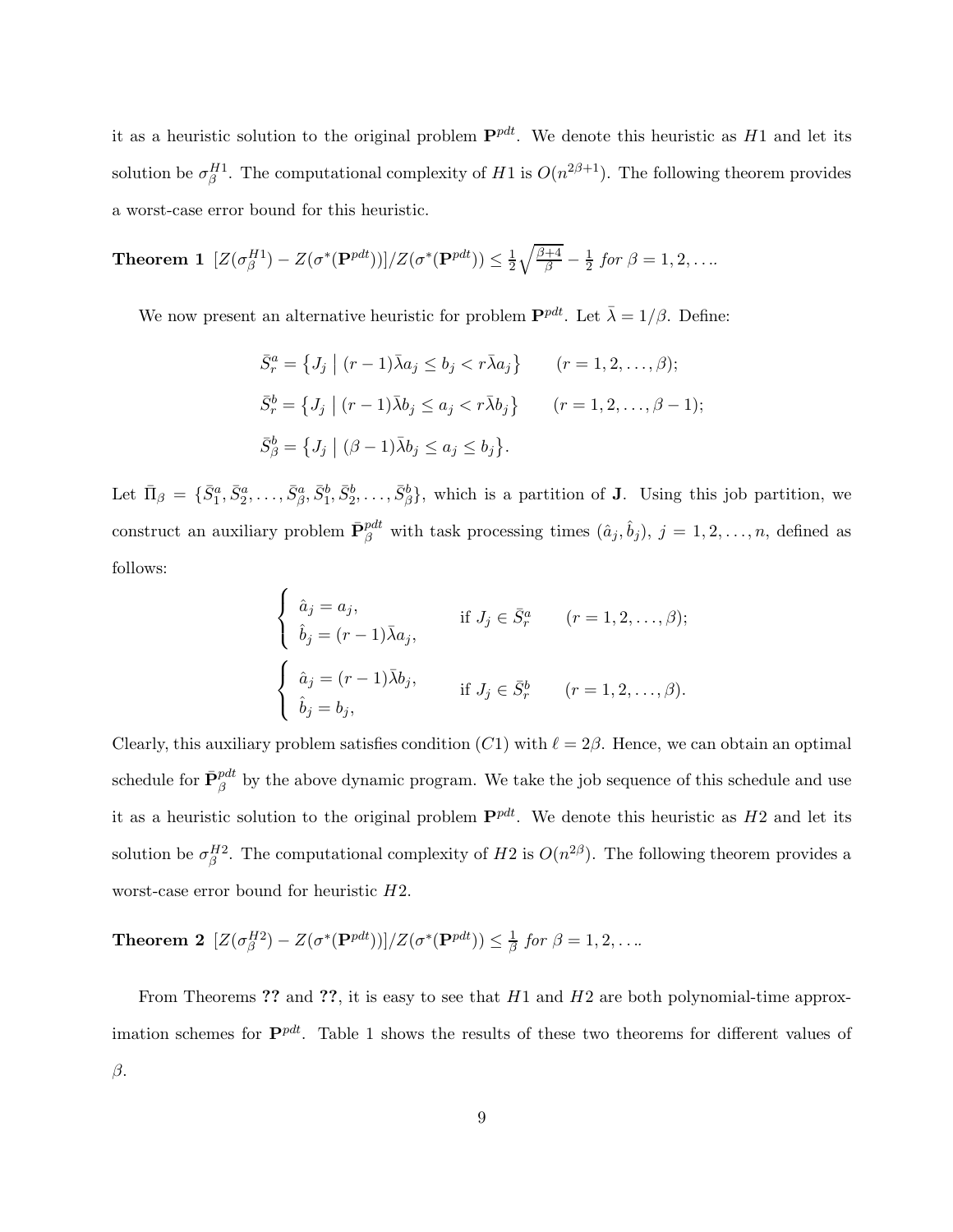| $\beta$        |             | Heuristic $H1$   | Heuristic $H2$ |                     |  |  |
|----------------|-------------|------------------|----------------|---------------------|--|--|
|                | Error Bound | Running Time     | Error Bound    | Running Time        |  |  |
|                | 61.8%       | $O(n^3)^\dagger$ | 100.0%         | $O(n^2)^{\ddagger}$ |  |  |
| $\overline{2}$ | 36.6%       | $O(n^5)$         | 50.0%          | $O(n^4)$            |  |  |
| 3              | 26.4%       | $O(n^7)$         | 33.3%          | $O(n^6)$            |  |  |
| $\overline{4}$ | 20.7%       | $O(n^9)$         | 25.0%          | $O(n^8)$            |  |  |
|                |             |                  |                |                     |  |  |

Table 1. Approximation schemes for problem  $\mathbf{P}^{pdt}$ .

<sup>†</sup>This running time is improved to  $O(n^2)$  in Section ??.

<sup>‡</sup>This running time is improved to  $O(n \log n)$  in Section ??.

### 2.2 Efficient Heuristics

When  $\beta = 1$ , heuristic H1 has a running time of  $O(n^3)$  and an error bound of 61.8%, while heuristic H2 has a running time of  $O(n^2)$  and an error bound of 100%. In this subsection, we show that the auxiliary problems  $\mathbf{P}_1^{pdt}$  $P_1^{pt}$  and  $\bar{\mathbf{P}}_1^{pdt}$  can be solved optimally in  $O(n^2)$  and  $O(n \log n)$  time, respectively. This provides us with more efficient heuristics, namely heuristics  $H3$  and  $H4$ , for the production scheduling subproblem with error bounds of 61.8% and 100%, respectively.

We first consider  $\mathbf{P}_1^{pdt}$  $_{1}^{p\mu\nu}$ , which has the following task processing times:

$$
(\hat{a}_j, \hat{b}_j) = \begin{cases} (a_j, 0), & \text{if } J_j \in S_1^a; \\ (0, b_j), & \text{if } J_j \in S_1^b; \\ (c_j, c_j), & \text{if } J_j \in S^c; \end{cases}
$$

where  $c_j = \min\{a_j, b_j\}$ . Let  $N_a = |S_1^a|$ ,  $N_b = |S_1^b|$ , and  $N_c = |S^c|$ . Denote  $S_1^a = \{J_1^a, J_2^a, \ldots, J_{N_a}^a\}$ ,  $S_1^b = \{J_1^b, J_2^b, \ldots, J_{N_b}^b\}$ , and  $S^c = \{J_1^c, J_2^c, \ldots, J_{N_c}^c\}$ . Let the processing times of  $J_j^a, J_j^b$ , and  $J_j^c$  be  $(\tilde{a}_j, 0), (0, \tilde{b}_j)$ , and  $(\tilde{c}_j, \tilde{c}_j)$ , respectively. We assume that the jobs in  $S_1^a$ ,  $S_2^b$ , and  $S^c$  are indexed in such a way that  $\tilde{a}_1 \leq \tilde{a}_2 \leq \cdots \leq \tilde{a}_{N_a}$ ,  $\tilde{b}_1 \leq \tilde{b}_2 \leq \cdots \leq \tilde{b}_{N_b}$ , and  $\tilde{c}_1 \leq \tilde{c}_2 \leq \cdots \leq \tilde{c}_{N_c}$ . Clearly, in the optimal solution of  $\mathbf{P}_1^{pdt}$  $_1^{pdt}$ , the jobs in each of the subsets  $S_1^a$ ,  $S_1^b$ , and  $S^c$  are processed in the Shortest Processing Time first (SPT) order. Hence, we first arrange the jobs in each of  $S_1^a$ ,  $S_1^b$ , and  $S^c$  in SPT order. This requires a computational time of  $O(n \log n)$ . We have the following lemma.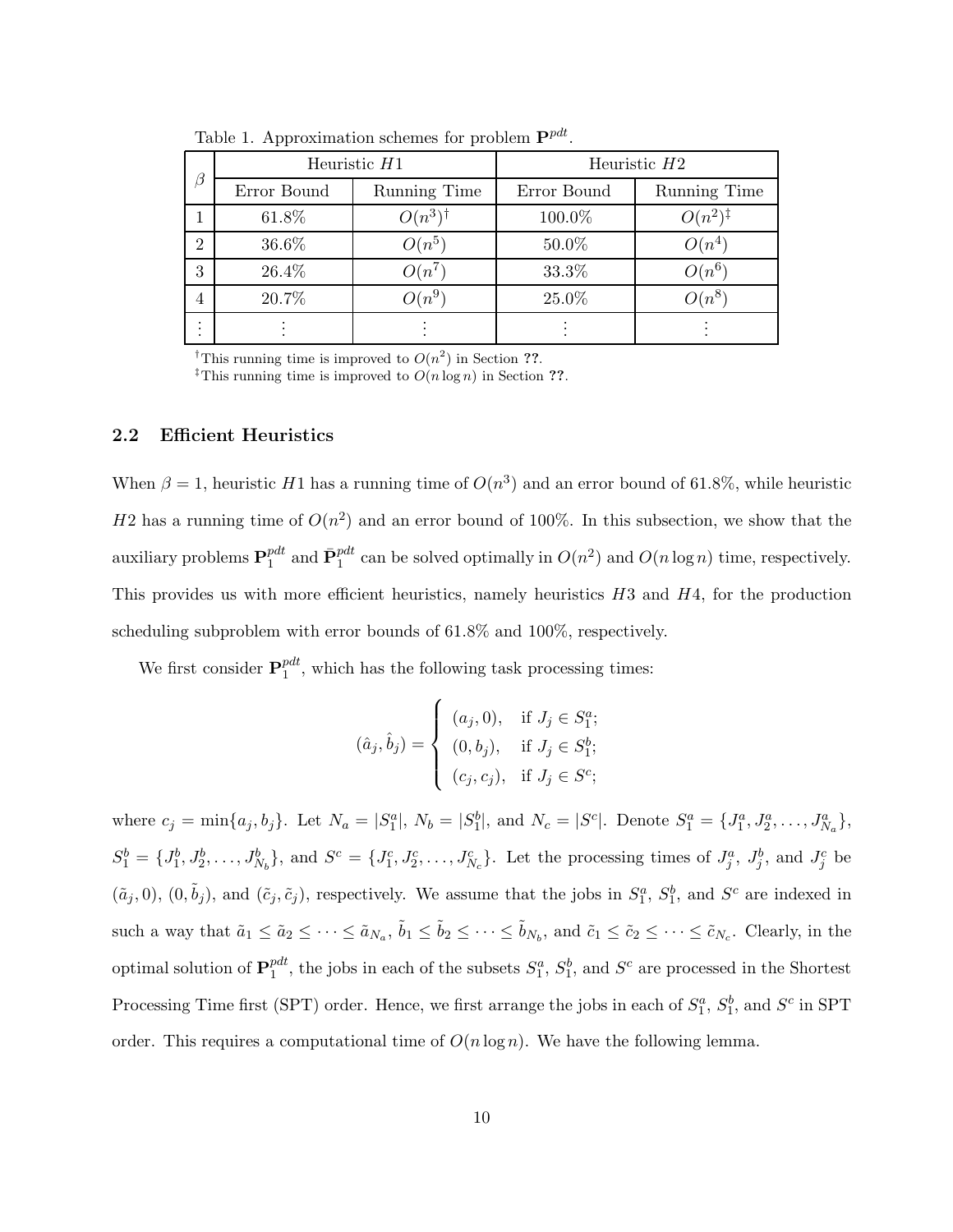**Lemma 2** There exists an optimal solution to  $\mathbf{P}_1^{pdt}$  $\hat{p}^{dt}_1$  in which  $J^a_j$  precedes  $J^b_k$  if and only if  $\sum_{r=1}^j \tilde{a}_r \leq 1$  $\sum_{r=1}^{k} \tilde{b}_r$ , for  $j = 1, 2, ..., N_a$  and  $k = 1, 2, ..., N_b$ .

Using Lemma ??, we can identify the optimal processing sequence for the jobs in  $S_1^a \cup S_1^b$  (i.e., first identify the last job, then the second last job, and so on), and this optimal sequence is independent of the positions of those jobs in  $S_c$ . This requires  $O(n)$  time. Finally, we merge this job sequence with the sequence of jobs in  $S_c$ . This is done by a dynamic program similar to the one presented in subsection ??, which requires a running time of  $O(n^2)$ . Therefore, the overall complexity of this heuristic (i.e., heuristic  $H3$ ) is  $O(n^2)$ .

Next, we consider  $\bar{\mathbf{P}}_1^{pdt}$ , which has the following task processing times:

$$
(\hat{a}_j, \hat{b}_j) = \begin{cases} (a_j, 0), & \text{if } J_j \in \bar{S}_1^a; \\ (0, b_j), & \text{if } J_j \in \bar{S}_1^b. \end{cases}
$$

We first arrange the jobs in each of  $\bar{S}_1^a$  and  $\bar{S}_1^b$  in SPT order. Note that  $\bar{\mathbf{P}}_1^{pdt}$  is a special case of  $\mathbf{P}_1^{pdt}$ 1 with  $S_c = \emptyset$ . Thus, we can apply Lemma ?? to identify the optimal processing sequence for the jobs in **J**. The running time of this heuristic (i.e., heuristic  $H4$ ) is  $O(n \log n)$ .

## 3 The Direct Delivery Model

In this section, we consider problem  $\mathbf{P}^{dir}$ , that is, the case with direct deliveries. The following lemma provides some important properties of this problem. It is a straightforward extension of Lemma ??, and therefore, its proof is omitted.

**Lemma 3** There exists an optimal solution to problem  $P^{dir}$  in which (i) there is no idle time on either machine, (ii) the job sequences on both machines are identical, (iii) if  $J_j$  and  $J_k$  are to be delivered to the same customer location, and if  $(a_j < a_k$  and  $b_j \leq b_k$ ) or  $(a_j = a_k$  and  $b_j < b_k$ ), then  $J_j$  precedes  $J_k$  in the processing sequence, and (iv) if  $J_j$  precedes  $J_k$  in the processing sequence, then  $D_j \leq D_k$ , where  $D_j$  is the time of departure of  $J_j$  from the plant location.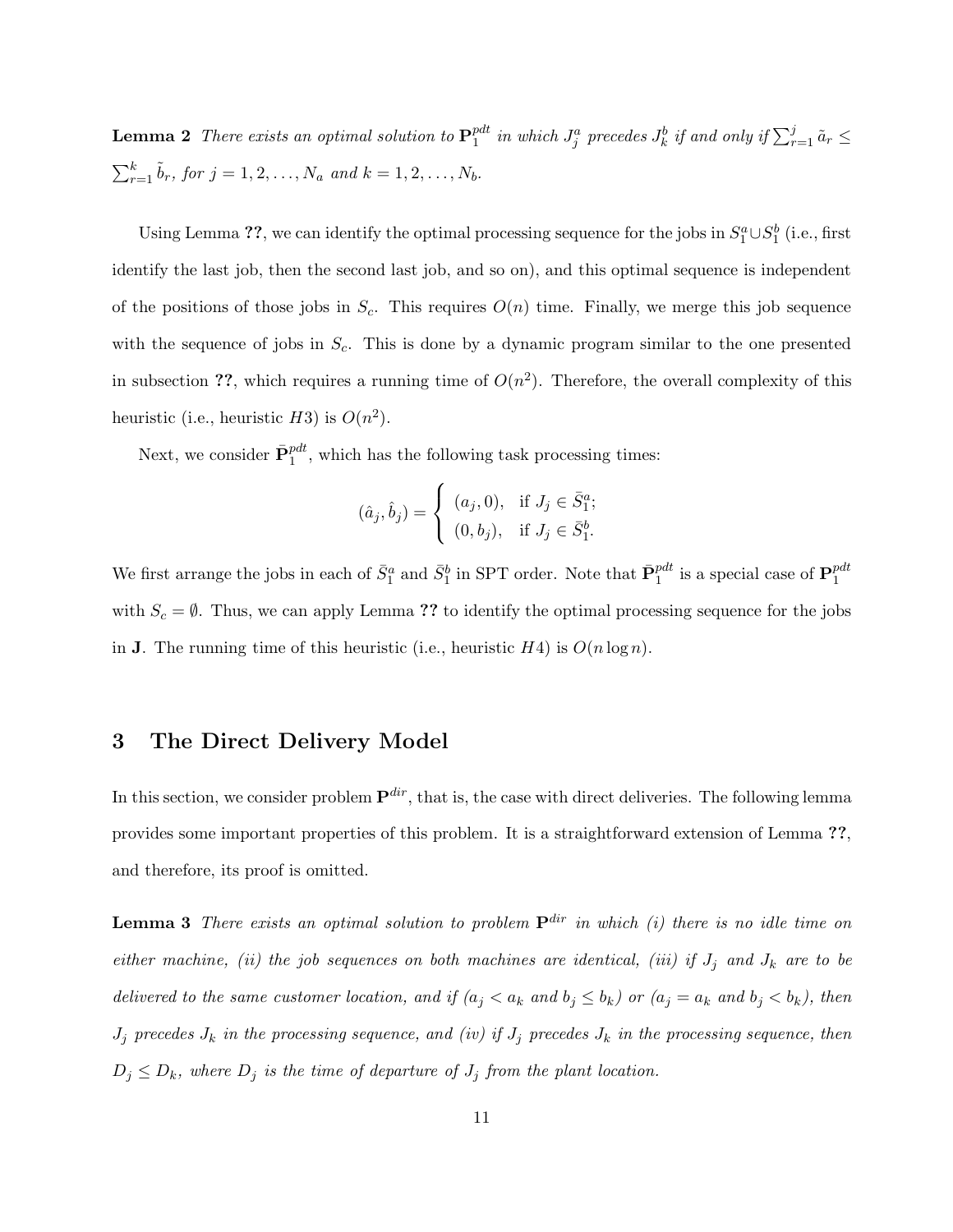It suffices to restrict our search to solutions that satisfy the properties stated in Lemma ??. In the remainder of this section, we only consider schedules that satisfy these properties. The approximation schemes presented in Section ?? are extended below to problem  $\mathbf{P}^{dir}$ .

#### 3.1 Approximation Schemes

Recall that  $J_i$  is the subset of jobs to be delivered to customer location  $i$   $(i = 1, 2, ..., h)$ . We now extend the notation defined in Section ??. For  $i = 1, 2, ..., h$ , suppose the job subset  $J_i$  is partitioned into subsets  $Q_i^{(1)}$  $i_1^{(1)}, Q_i^{(2)}, \ldots, Q_i^{(\ell_i)}$  that satisfy condition (C1). We arrange the jobs in each  $Q_i^{(r)}$  $i^{(r)}$  in nondecreasing order of  $a_j$  and  $b_j$ , and let  $J_{ij}^{(r)}$  denote the jth job in the sorted list. Let  $a_{ij}^{(r)}$ ij and  $b_{ij}^{(r)}$  denote the processing time of the *a*-task and *b*-task, respectively, of  $J_{ij}^{(r)}$ . Denote

$$
\mathbf{J}(q_{11},\ldots,q_{h\ell_h}) = \bigcup_{i=1}^h \bigcup_{r=1}^{\ell_i} \{J_{i1}^{(r)}, J_{i2}^{(r)}, \ldots, J_{iq_{ir}}^{(r)}\}
$$

$$
A(q_{11},\ldots,q_{h\ell_h}) = \sum_{i=1}^h \sum_{r=1}^{\ell_i} \sum_{j=1}^{q_{ir}} a_{ij}^{(r)},
$$

$$
B(q_{11},\ldots,q_{h\ell_h}) = \sum_{i=1}^h \sum_{r=1}^{\ell_i} \sum_{j=1}^{q_{ir}} b_{ij}^{(r)},
$$

,

and

$$
C(q_{11},...,q_{h\ell_h}) = \max\big\{A(q_{11},...,q_{h\ell_h}),B(q_{11},...,q_{h\ell_h})\big\}.
$$

Then the following dynamic program generates an optimal schedule.

Define  $F_2(q_{11},\ldots,q_{1\ell_1};q_{21},\ldots,q_{2\ell_2};\ldots;q_{h1},\ldots,q_{h\ell_h};i,\gamma)$  as the minimum total cost of the partial schedule that consists of jobs in  $\mathbf{J}(q_{11},\ldots,q_{h\ell_h})$  given that the last batch, which carries  $\gamma$  of these jobs to customer location  $i$ , is free of charge (i.e., incurs zero travel cost and zero customer waiting cost), where  $q_{kr} = 0, 1, ..., |Q_k^{(r)}|$  $\binom{[r]}{k}$   $(k = 1, 2, \ldots, h; r = 1, 2, \ldots, \ell_k), i = 1, 2, \ldots, h, \text{ and } \gamma = 0, 1, \ldots, \Gamma.$ For notational convenience, we use  $F_2(q_{11}, \ldots, q_{h\ell_h}; i, \gamma)$  to represent  $F_2(q_{11}, \ldots, q_{1\ell_1}; q_{21}, \ldots, q_{2\ell_2};$  $\dots; q_{h1}, \dots, q_{h\ell_h}; i, \gamma$ , and we use  $F_2(q_{11}, \dots, q_{ir} - u_{ir}, \dots, q_{h\ell_h}; i, \gamma)$  to represent the function with the same parameters, except that there is one parameter, namely  $q_{ir}$ , being replaced by  $q_{ir} - u_{ir}$ .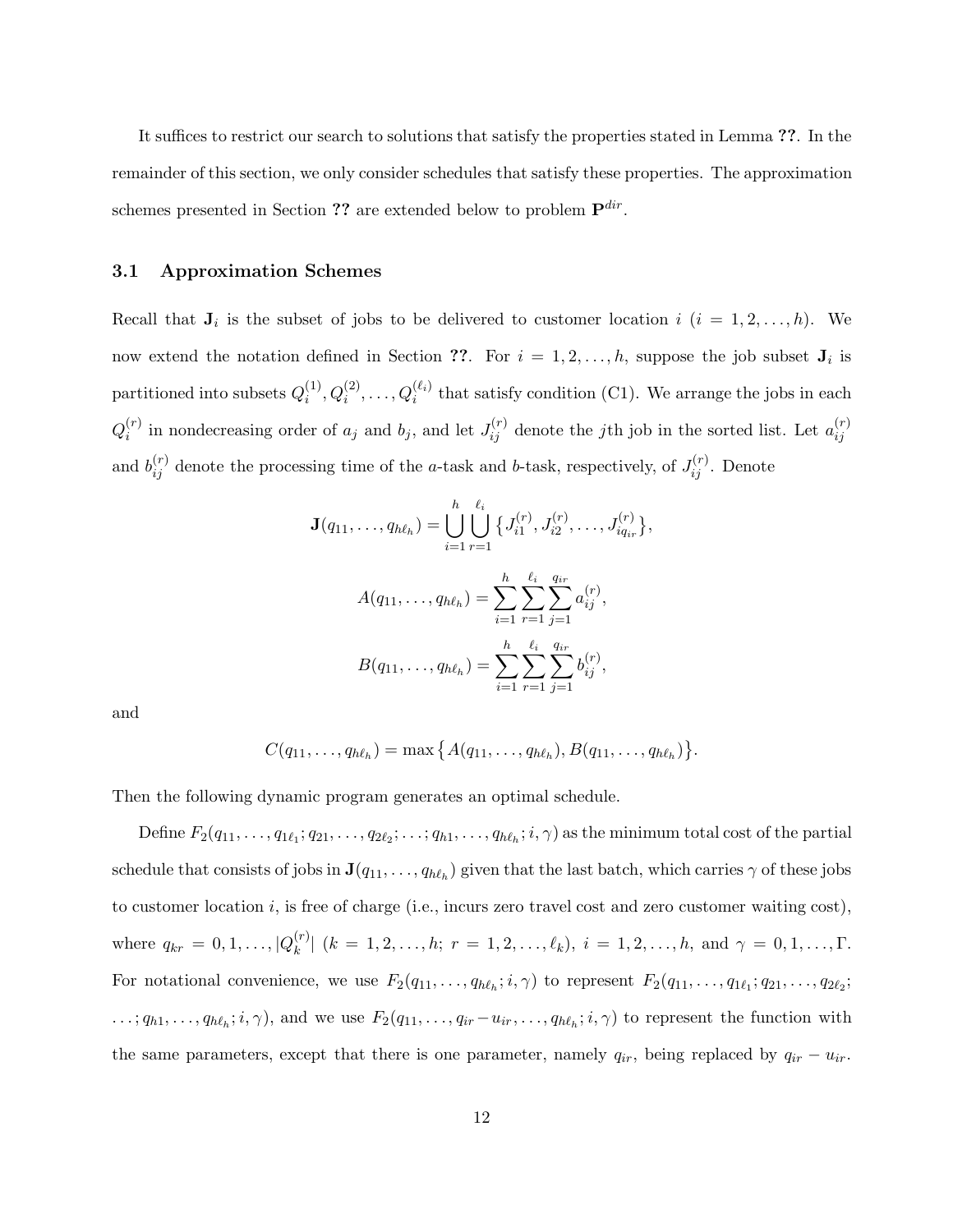We have the following recurrence relation:

$$
F_2(q_{11},...,q_{h\ell_h};i,\gamma)
$$
\n
$$
= \begin{cases}\n\min_{\substack{k=1,2,...,h\\ \phi=1,2,...,\Gamma}} \left\{ F_2(q_{11},...,q_{h\ell_h};k,\phi) + (f+g_{0k}+g_{k0}) + \mu\phi \big[ C(q_{11},...,q_{h\ell_h}) + t_{0k} \big] \right\}, & \text{if } \gamma = 0; \\
\min_{\substack{r=1,2,...,l_i \text{ s.t. } q_{ir} > 0\\ u_{ir} = 1,2,...,\min\{q_{ir},\gamma\}}} \left\{ F_2(q_{11},...,q_{ir}-u_{ir},...,q_{h\ell_h};i,\gamma-u_{ir}) \right\}, & \text{if } \gamma \ge 1.\n\end{cases}
$$

This recurrence relation is interpreted as follows: When  $\gamma = 0$ , a customer location k and a batch size  $\phi$  are selected for the last delivery batch of the partial schedule, where a travel cost of  $f + g_{0k} + g_{k0}$ and a total customer waiting cost of  $\mu \phi \left[ C(q_{11}, \ldots, q_{h\ell_h}) + t_{0k} \right]$  for the entire batch are incurred. When  $\gamma \geq 1$ ,  $u_{ir}$  jobs are selected from  $Q_i^{(r)}$  $i^{(r)}$   $(r = 1, 2, \ldots, \ell_i)$  and assigned to the last batch in the partial schedule.

The boundary condition of this dynamic program is

$$
F_2(0,\ldots,0;i,\gamma) = \begin{cases} 0, & \text{if } \gamma = 0; \\ +\infty, & \text{if } \gamma \geq 1; \end{cases}
$$

for  $i = 1, 2, \ldots, h$ . The objective is  $F_2(|Q_1^{(1)}|)$  $|101(1) \over 1}|, \ldots, |Q_1^{(\ell_1)}|$  $_1^{(\ell_1)}|;|Q_2^{(1)}|$  $|Q_2^{(1)}|, \ldots, |Q_2^{(\ell_2)}|$  $2^{(\ell_2)}|; \ldots; |Q^{(1)}_h$  $|h^{(1)}_h|,\ldots,|Q^{(\ell_h)}_h|$  $_{h}^{(k_h)}$  $|i, 0),$ where i can be any customer location. The values of  $C(q_{11},..., q_{h\ell_h})$  can be predetermined efficiently before solving the dynamic program. Thus, the running time of the dynamic program is  $O(\bar{\ell}n^{\ell_1+\cdots+\ell_h}\Gamma^2) \leq O(\bar{\ell}n^{h\bar{\ell}+2}),$  where  $\bar{\ell} = \max{\{\ell_1, \ell_2, \ldots, \ell_h\}}.$ 

The above dynamic program solves the direct delivery problem optimally if each  $J_i$  is partitioned into subsets that satisfy condition (C1). We now present a heuristic for problem  $\mathbf{P}^{dir}$ . For each job subset  $J_i$   $(i = 1, 2, ..., h)$ , we apply partition  $\Pi_\beta$  and adjust the task processing times as in the auxiliary problem  $\mathbf{P}_{\beta}^{pdt}$ <sup>pdt</sup>. Let this modified problem be  $\mathbf{P}_{\beta}^{dir}$ . We solve  $\mathbf{P}_{\beta}^{dir}$  by the above dynamic program. We take the job sequence and the batches induced by this schedule, and use them as a heuristic solution to problem  $\mathbf{P}^{dir}$ . Denote this heuristic as H5 and its solution as  $\sigma_{\beta}^{H5}$ . The computational complexity of H5 is  $O(\beta n^{h(2\beta+1)+2})$ , because in this case  $\ell = 2\beta + 1$ .

An alternative heuristic can be developed similarly. For each job subset  $J_i$   $(i = 1, 2, ..., h)$ , we apply partition  $\bar{\Pi}_{\beta}$  and adjust the task processing times as in the auxiliary problem  $\bar{\mathbf{P}}_{\beta}^{pdt}$ . Let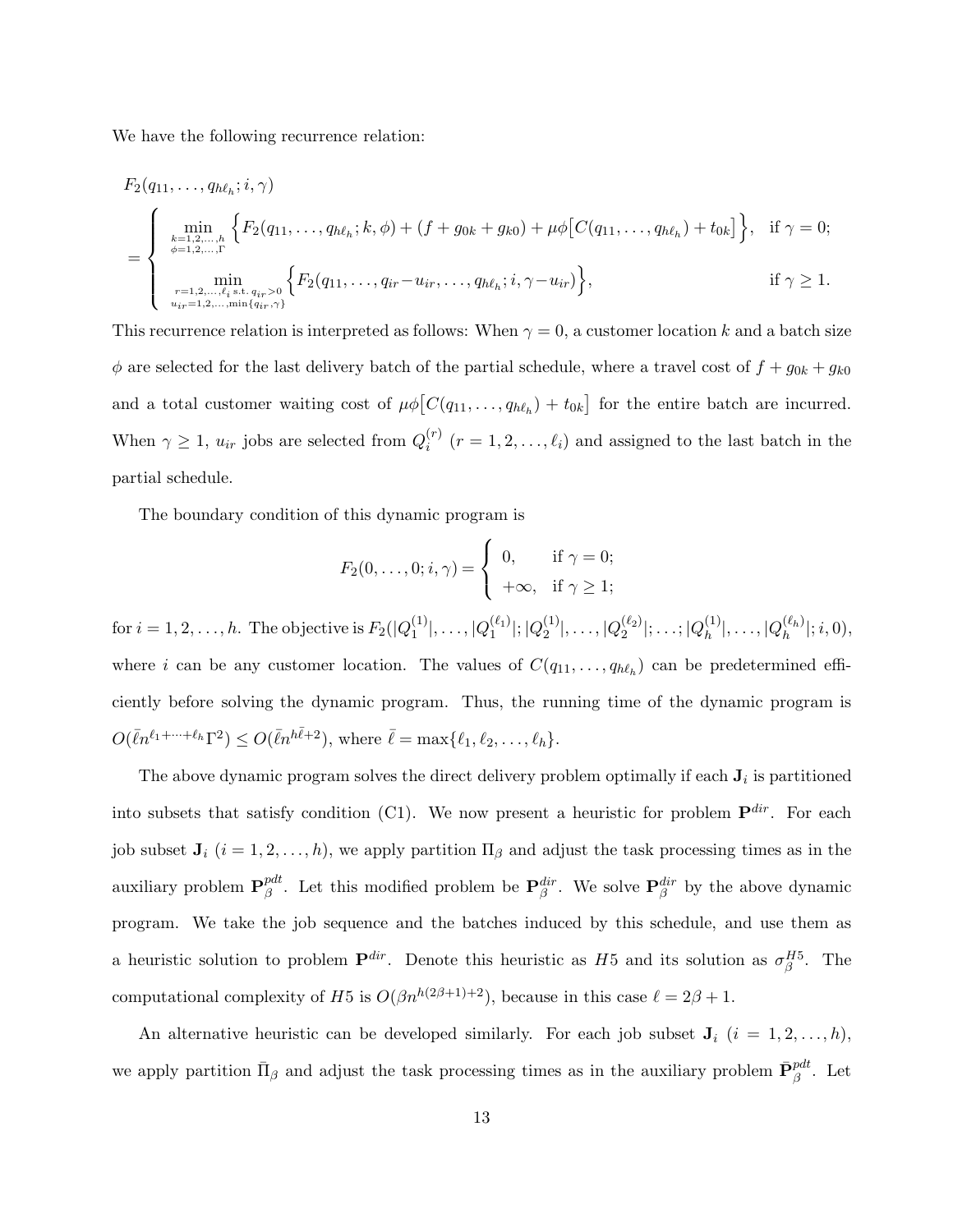this modified problem be  $\bar{\mathbf{P}}_{\beta}^{dir}$ . We solve  $\bar{\mathbf{P}}_{\beta}^{dir}$  by the above dynamic program. We take the job sequence and the batches induced by this schedule, and use them as a heuristic solution to problem  $\mathbf{P}^{dir}$ . Denote this heuristic as H6 and its solution as  $\sigma_{\beta}^{H6}$ . The computational complexity of H6 is  $O(\beta n^{h(2\beta)+2})$ , because in this case  $\ell = 2\beta$ .

The following theorems provide worst-case error bounds for heuristics  $H5$  and  $H6$ .

**Theorem 3** 
$$
[Z(\sigma_{\beta}^{H5}) - Z(\sigma^*(\mathbf{P}^{dir}))]/Z(\sigma^*(\mathbf{P}^{dir})) \leq \frac{1}{2}\sqrt{\frac{\beta+4}{\beta}} - \frac{1}{2} \text{ for } \beta = 1, 2, ...
$$

Theorem 4  $[Z(\sigma_{\beta}^{H6}) - Z(\sigma^*(\mathbf{P}^{dir}))]/Z(\sigma^*(\mathbf{P}^{dir})) \leq \frac{1}{\beta}$  for  $\beta = 1, 2, ...$ 

From Theorems ?? and ??, it is easy to see that  $H5$  and  $H6$  are both polynomial-time approximation schemes for  $\mathbf{P}^{dir}$ . Table 2 shows the results of these two theorems for different values of β.

| $\beta$                     |             | Heuristic $H5$ | Heuristic $H6$ |                         |  |  |
|-----------------------------|-------------|----------------|----------------|-------------------------|--|--|
|                             | Error Bound | Running Time   | Error Bound    | Running Time            |  |  |
|                             | 61.8%       | $O(n^{3h+2})$  | 100.0%         | $O(n^{2h+2})^{\dagger}$ |  |  |
| $\mathcal{D}_{\mathcal{L}}$ | 36.6%       | $O(n^{5h+2})$  | 50.0%          | $O(n^{4h+2})$           |  |  |
| 3                           | 26.4%       | $O(n^{7h+2})$  | 33.3%          | $O(n^{6h+2})$           |  |  |
| $\overline{4}$              | 20.7%       | $O(n^{9h+2})$  | 25.0%          | $O(n^{8h+2})$           |  |  |
|                             |             |                |                |                         |  |  |

Table 2. Approximation schemes for problem  $\mathbf{P}^{dir}$ .

<sup>†</sup>This running time is improved to  $O(n^{h+1})$  in Section ??.

#### 3.2 A More Efficient Heuristic

We now develop a more efficient heuristic for problem  $\mathbf{P}^{dir}$ . This new heuristic has the same error bound as heuristic H6 when  $\beta = 1$ , but it has a lower computational complexity.

First, suppose we have decided the processing sequence of the jobs in set  $J_i$ , for  $i = 1, 2, ..., h$ . Then the following dynamic program will determine the optimal processing sequence of jobs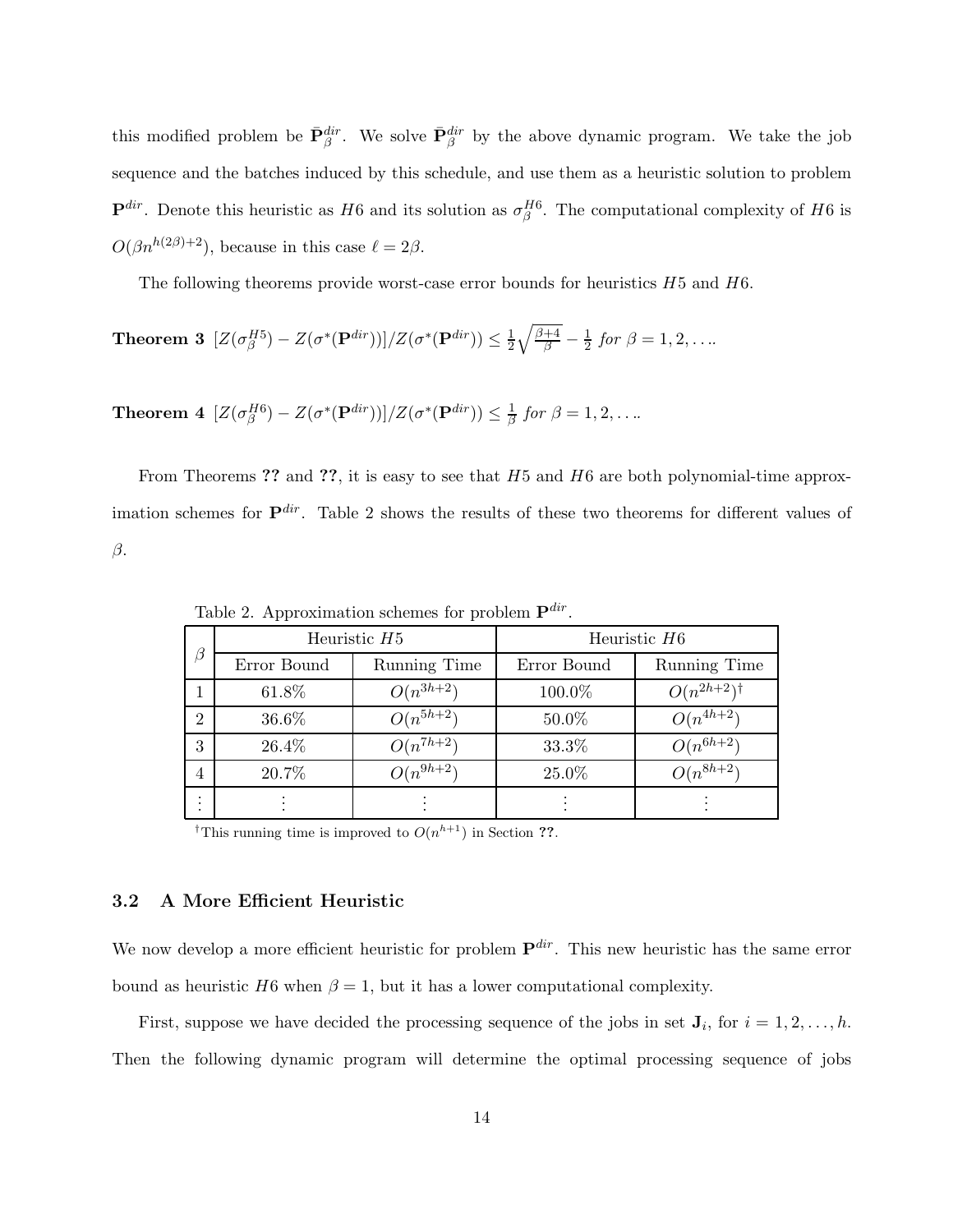$J_1, J_2, \ldots, J_n$ . (In other words, this dynamic program will merge different job sequences optimally.) Let  $a'_{ij}$  and  $b'_{ij}$  denote the processing time of the a-task and b-task, respectively, of the jth job in set  $J_i$ . Denote  $A'(q_1, ..., q_h) = \sum_{i=1}^h \sum_{j=1}^{q_r} a'_{ij}$ ,  $B'(q_1, ..., q_h) = \sum_{i=1}^h \sum_{j=1}^{q_r} b'_{ij}$ , and  $C'(q_1, \ldots, q_h) = \max\{A'(q_1, \ldots, q_h), B'(q_1, \ldots, q_h)\}.$  Define  $F_3(q_1, q_2, \ldots, q_h)$  as the minimum total cost of the partial schedule that consists of the first  $q_i$  jobs from the processing sequence of  $J_i$  $(i = 1, 2, \ldots, h)$ . Then

$$
F_3(q_1, q_2, \ldots, q_h) = \min_{\substack{i=1,2,\ldots,h \text{ s.t. } q_i > 0 \\ u_i = 1,2,\ldots,\max\{q_i,\Gamma\}}} \Big\{ F_3(q_1, \ldots, q_{i-1}, q_i - u_i, q_{i+1}, \ldots, q_h) \\ + (f + g_{0i} + g_{i0}) + \mu u_i \Big[ C'(q_1, \ldots, q_h) + t_{0i} \Big] \Big\}.
$$

In this recurrence relation,  $u_i$  denotes the number of jobs selected for the last delivery batch in the partial schedule, and this batch is delivered to customer location  $i$ . The boundary condition is  $F_3(0,0,\ldots,0) = 0$ , and the objective is  $F_3(n_1, n_2, \ldots, n_h)$ . Next, we present our new heuristic.

#### Heuristic H7:

- Step 1. Let  $p_j = \frac{1}{2}(a_j + b_j)$   $(j = 1, 2, ..., n)$ . For  $i = 1, 2, ..., h$ , arrange the elements of  $J_i$  in nondecreasing order of  $p_j$ .
- Step 2. Apply the above dynamic program to determine the overall job processing sequence and to assign the jobs to batches.

The running time of heuristic H7 is  $O(n^h\Gamma) \leq O(n^{h+1})$ . Let  $\sigma^{H7}$  denote the schedule generated by heuristic H7. We now analyze its effectiveness. We construct an auxiliary problem  $\mathbf{P}'$  with task processing times  $(p_j, p_j), j = 1, 2, ..., n$ . By property (iii) of Lemma ??, in an optimal schedule of problem  $\mathbf{P}'$ , the elements of each  $\mathbf{J}_i$  must be arranged in nondecreasing order of  $p_j$ . Hence, an optimal schedule of  $\mathbf{P}'$  can be obtained by heuristic H7. Therefore,  $\sigma^*(\mathbf{P}')$  and  $\sigma^{H7}$  have the same job sequence, the same assignment of jobs to batches, and the same delivery cost.

Lemma 4  $Z(\sigma^*(\mathbf{P}')) \leq Z(\sigma^*(\mathbf{P}^{dir})).$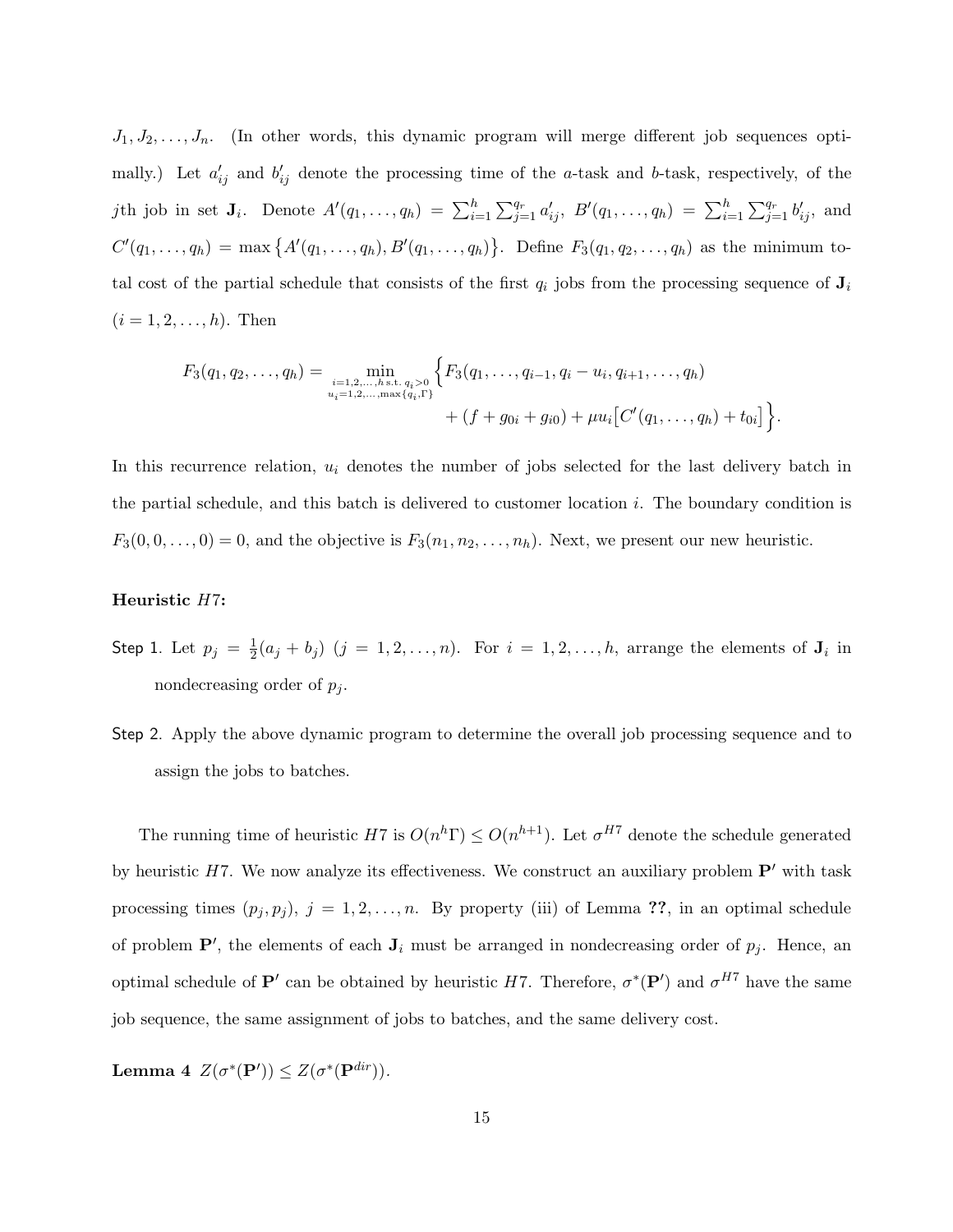Lemma ?? provides us with a lower bound on the optimal solution value of problem  $\mathbf{P}^{dir}$ . The next theorem provides a worst-case error bound for heuristic  $H7$ .

Theorem 5  $[Z(\sigma^{H7})-Z(\sigma^*(\mathbf{P}^{dir}))]/Z(\sigma^*(\mathbf{P}^{dir})) \leq 1.$ 

## 4 The General Problem

In this section, we consider problem  $\mathbf{P}^{gen}$  where milk-run deliveries are allowed. The following lemma provides some important properties of this problem. It is a straightforward extension of Lemmas ?? and ??, and therefore, its proof is omitted.

**Lemma 5** There exists an optimal solution to problem  $\mathbf{P}^{gen}$  in which (i) there is no idle time on either machine, (ii) the job sequences on both machines are identical, (iii) if  $J_j$  and  $J_k$  are to be delivered to the same customer location, and if  $(a_j < a_k$  and  $b_j \leq b_k$ ) or  $(a_j = a_k$  and  $b_j < b_k$ ), then  $J_j$  precedes  $J_k$  in the processing sequence, (iv) if  $J_j$  precedes  $J_k$  in the processing sequence, then  $D_j \leq D_k$ , and (v) if  $J_j$  precedes  $J_k$  in the processing sequence, and if  $J_j$  and  $J_k$  belong to the same delivery batch, then  $J_j$  arrives at its customer location no later than  $J_k$ .

In the remainder of this section, we only consider schedules that satisfy properties  $(i)-(v)$  in Lemma ??. Heuristics  $H5$ ,  $H6$ , and  $H7$  can all be modified to solve  $\mathbf{P}^{gen}$ . The dynamic program in Section ?? can be modified as follows. Define  $F_4(q_{11}, \ldots, q_{1\ell_1}; q_{21}, \ldots, q_{2\ell_2}; \ldots; q_{h1}, \ldots, q_{h\ell_h}; i, \gamma, \psi)$ as the minimum total cost of the partial schedule that consists of jobs in  $\mathbf{J}(q_{11}, \ldots, q_{h\ell_h})$  given that: (i) The last delivery batch must include exactly  $\gamma$  jobs from  $\mathbf{J}(q_{11},\ldots,q_{h\ell_h})$ . (ii) The last batch is free of charge (i.e., incurs zero travel cost and zero customer waiting cost) if it is delivered to customer location *i*. (iii) Another  $\psi - \gamma$  jobs from  $J \setminus J(q_{11},..., q_{h\ell_h})$  are already in that batch; these  $\psi - \gamma$ jobs can be delivered to their customer locations at no cost (i.e., no travel cost and no customer waiting cost) provided that their first stop of delivery is location i.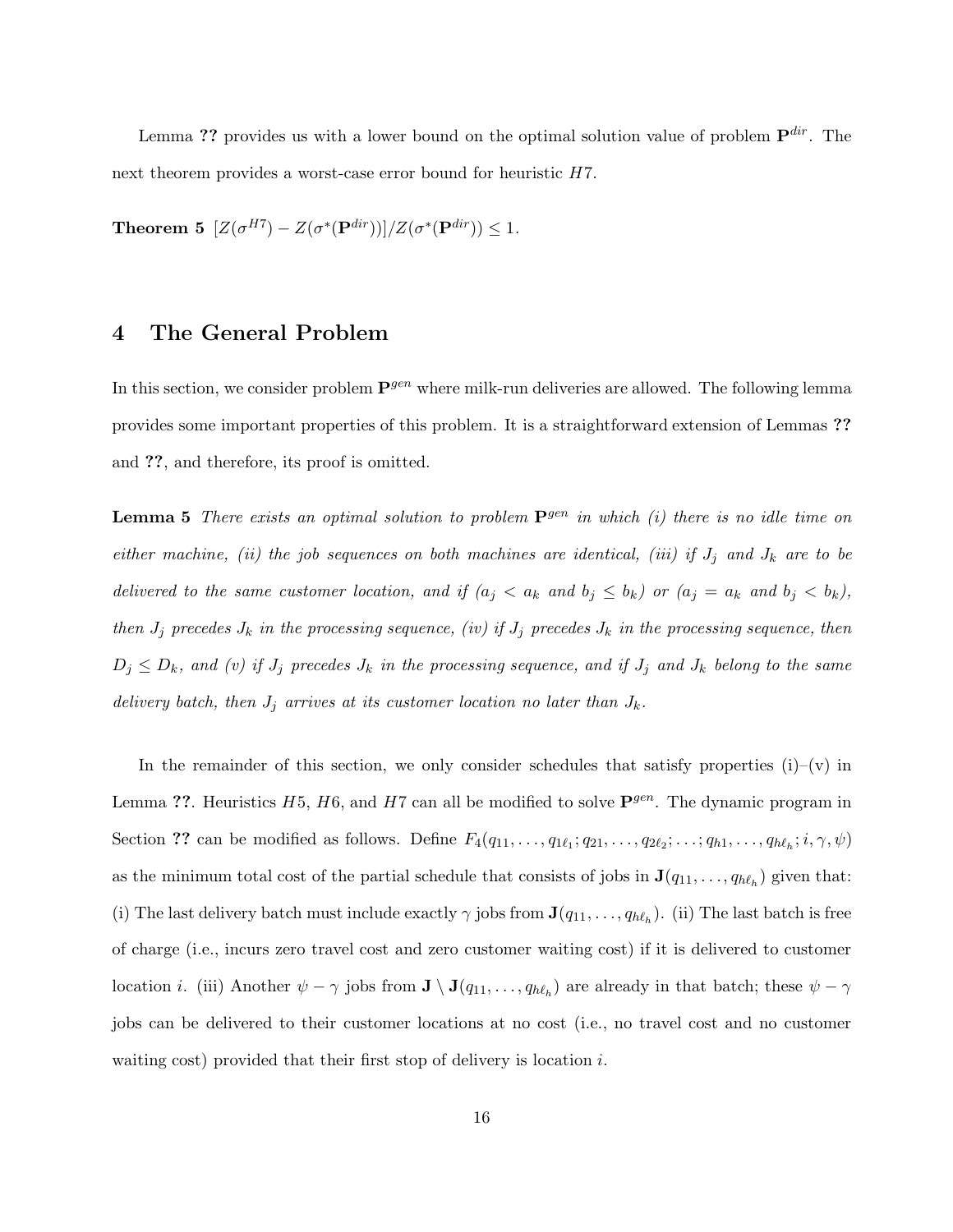Function  $F_4$  is defined for  $q_{kr} = 0, 1, \ldots, |Q_k^{(r)}|$  $\binom{r}{k}$   $(k = 1, 2, \ldots, h; r = 1, 2, \ldots, \ell_k); i = 1, 2, \ldots, h;$  $\gamma = 0, 1, \ldots, \psi$ ; and  $\psi = 1, 2, \ldots, \Gamma$ . Note that in the definition of  $F_4$ , we are allowed to select  $\gamma$  jobs that belong to different customer locations and assign them to the last delivery batch. However, if some of these  $\gamma$  jobs belong to customer locations other than i, then a cost adjustment is required. For example, if all of these  $\gamma$  jobs belong to a customer at location  $k$  ( $k \neq i$ ), then an additional travel cost of  $g_{0k} + g_{ki}-g_{0i}$  and an additional customer waiting cost of  $\mu[\gamma(t_{0k}-t_{0i})+(\psi-\gamma)(t_{0k}+t_{ki}-t_{0i})]$ are incurred. The increase in travel cost of  $g_{0k}+g_{ki}-g_{0i}$  is due to the rerouting of the vehicle from the plant location through location  $k$  to location  $i$  (instead of traveling directly from the plant location to location i). The increase in customer waiting cost is due to the following: (i) The  $\gamma$  jobs now have a delivery time of  $t_{0k}$  instead of  $t_{0i}$ . (ii) It now takes  $t_{0k} + t_{ki}$  units of time (instead of  $t_{0i}$  units of time) for the  $\psi - \gamma$  jobs to arrive at customer location *i*.

We have the following recurrence relation:

$$
F_4(q_{11},..., q_{h\ell_h}; i, \gamma, \psi)
$$
\n
$$
\begin{cases}\n\min_{k=1,2,...,r} \left\{ F_4(q_{11},..., q_{h\ell_h}; k, \phi, \phi) \right. \\
+ (f + g_{0k} + g_{k0}) + \mu \phi \big[ C(q_{11},..., q_{h\ell_h}) + t_{0k} \big] \right\}, & \text{if } \gamma = 0; \\
\min \left\{ \min_{\substack{r=1,2,...,\ell_i \text{ s.t. } q_{ir} > 0 \\ u_{ir}=1,2,...,\min\{q_{ir},\gamma\}}} \left\{ F_4(q_{11},..., q_{ir}-u_{ir},..., q_{h\ell_h}; i, \gamma - u_{ir}, \psi) \right\}, \\
\min_{k \in \{1,2,...,h\} \setminus \{i\}; r=1,2,...,\ell_k \text{ s.t. } q_{kr} > 0} \left\{ F_4(q_{11},..., q_{kr}-u_{kr},..., q_{h\ell_h}; k, \gamma - u_{kr}, \psi) \right. \\
+ (g_{0k} + g_{ki} - g_{0i}) + \mu \big[ \psi(t_{0k} + t_{ki} - t_{0i}) - \gamma t_{ki} \big] \right\}, & \text{if } \gamma \ge 1.\n\end{cases}
$$

This recurrence relation is interpreted as follows: When  $\gamma = 0$ , a customer location k and a batch size  $\phi$  are selected for the last delivery batch of the partial schedule, where no other job has yet occupied the batch. In such a case, a new vehicle trip is created. As a result, a travel cost of  $f + g_{0k} + g_{k0}$  and a total customer waiting cost of  $\mu\phi[C(q_{11},...,q_{h\ell_h})+t_{0k}]$  for the entire batch are incurred. This is the same argument as in the dynamic program for the direct delivery model. When  $\gamma \geq 1$ , there are two major choices. The first choice is to select  $u_{ir} > 0$  jobs from  $Q_i^{(r)}$  $i^{(r)}$  and assign them to the last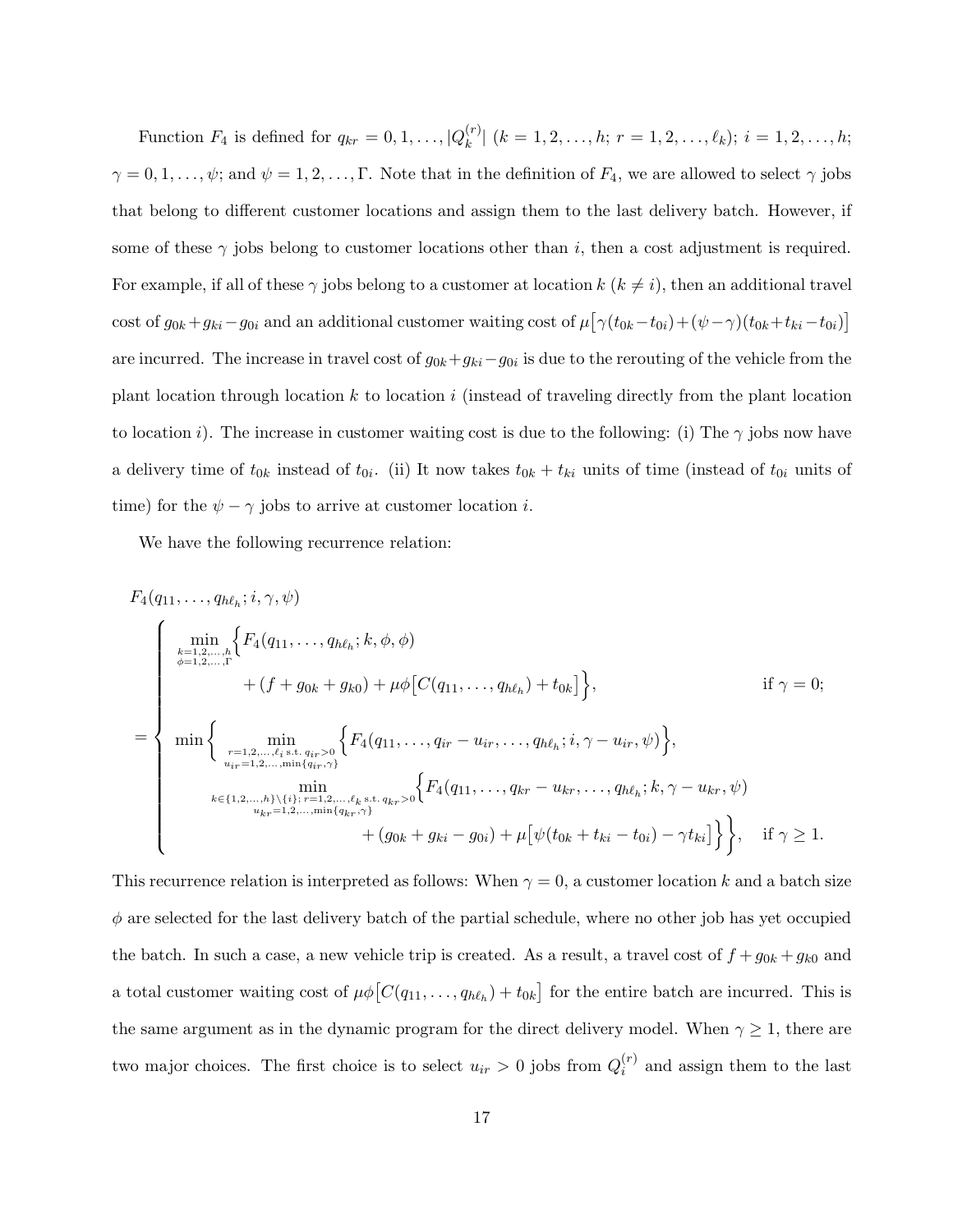delivery batch in the partial schedule, which will be delivered to customer location  $i$  by the vehicle at no cost. The second choice is to select jobs for a different customer location k. This will increase the travel cost of the vehicle by  $g_{0k} + g_{ki} - g_{0i}$ , and it will increase the customer waiting cost by  $\mu\big[\gamma(t_{0k}-t_{0i})+(\psi-\gamma)(t_{0k}+t_{ki}-t_{0i})\big]=\mu\big[\psi(t_{0k}+t_{ki}-t_{0i})-\gamma t_{ki}\big].$ 

The boundary condition of this dynamic program is

$$
F_4(0,\ldots,0;i,\gamma,\psi) = \begin{cases} 0, & \text{if } \gamma = 0; \\ +\infty, & \text{if } \gamma \geq 1; \end{cases}
$$

for  $i = 1, 2, ..., h$  and  $\psi = 1, 2, ..., \Gamma$ . The objective is  $F_4(|Q_1^{(1)}|)$  $|101(1) \over 1}|, \ldots, |Q_1^{(\ell_1)}|$  $_1^{(\ell_1)}|;|Q_2^{(1)}|$  $|Q_2^{(1)}|, \ldots, |Q_2^{(\ell_2)}|$  $\binom{2}{2}$ ; ...;  $|Q_h^{(1)}|$  $|h^{(1)}_h|,\ldots,|Q^{(\ell_h)}_h|$  $\binom{(\kappa_h)}{h}$ ; i, 0,  $\Gamma$ ), where i can be any customer location. The running time of the dynamic program is  $O(\bar{\ell}n^{\ell_1+\cdots+\ell_h}\Gamma^3) \leq O(\bar{\ell}n^{h\bar{\ell}+3})$ , where  $\bar{\ell} = \max{\ell_1, \ell_2, \ldots, \ell_h}$ . Hence, the modified heuristic H<sub>5</sub> (denoted as H<sub>5</sub><sup>'</sup>) has a running time of  $O(\beta n^{h(2\beta+1)+3})$ , and the modified heuristic H<sub>6</sub> (denoted as  $H6'$ ) has a running time of  $O(\beta n^{h(2\beta)+3})$ .

**Remark 1** In the above dynamic program, function  $F_4$  is defined carefully such that the recursive calculations can be performed efficiently. The recurrence relation in the dynamic program requires only the selection of  $u_{kr}$  jobs at a time. On the other hand, Chen and Vairaktarakis (2005) have developed several dynamic programs for various versions of their integrated production and distribution model. In each iteration of their dynamic programs, an exhaustive enumeration of all possible job combinations and delivery routes for a delivery batch is performed. This results in very high computational complexities for their dynamic programs. The technique employed in our dynamic program can be applied to Chen and Vairaktarakis's dynamic programs to avoid the enumeration of all possible routes. For example, in their algorithm DP2, the running time can be reduced from  $O(c^k n^k k^{k-1})$  to  $O(c^3n^kk^2)$  if such a technique is used.

It is easy to see that Theorems ?? and ?? remain valid for these modified heuristics. Therefore, polynomial-time approximation schemes exist for problem  $\mathbf{P}^{gen}$ . To modify heuristic H7 for solving  $\mathbf{P}^{gen}$ , we can use the above dynamic program to perform Step 2 of the heuristic by setting  $\ell_1 = \ell_2 =$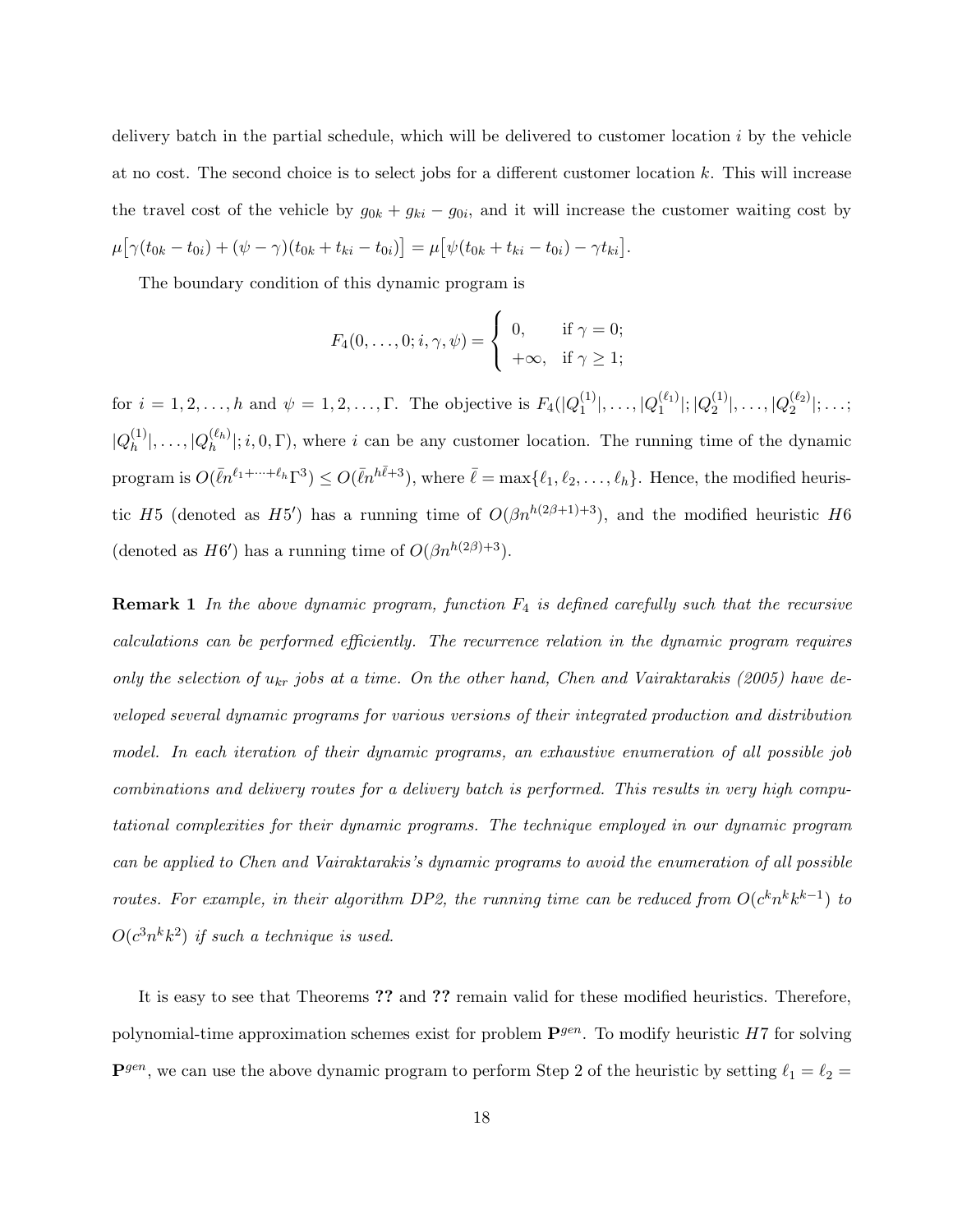$\cdots = \ell_h = 1$ . As a result, the modified heuristic (denoted as H7') has a running time of  $O(n^{h+3})$ , and Theorem ?? remains valid for this modified heuristic.

Table 3 summarizes the results of the analysis of problem  $\mathbf{P}^{gen}$ .

| $\beta$        |             | Heuristic $H5'$ | Heuristic $H6'$ |                         |  |  |
|----------------|-------------|-----------------|-----------------|-------------------------|--|--|
|                | Error Bound | Running Time    | Error Bound     | Running Time            |  |  |
|                | 61.8%       | $O(n^{3h+3})$   | 100.0%          | $O(n^{2h+3})^{\dagger}$ |  |  |
| $\overline{2}$ | 36.6%       | $O(n^{5h+3})$   | 50.0%           | $O(n^{4h+3})$           |  |  |
| 3              | 26.4%       | $O(n^{7h+3})$   | 33.3%           | $O(n^{6h+3})$           |  |  |
| 4              | 20.7%       | $O(n^{9h+3})$   | 25.0%           | $O(n^{8h+3})$           |  |  |
| ٠              |             |                 |                 |                         |  |  |

Table 3. Approximation schemes for problem  $\mathbf{P}^{gen}$ .

<sup>†</sup>This running time is improved to  $O(n^{h+3})$  by heuristic  $H7'$ .

## 5 Computational Experiments

In this section, we report computational experiments conducted using randomly generated problems. We focus on the testing of the performance of heuristics  $H1$  and  $H2$  for problem  $\mathbf{P}^{pdt}$ , heuristics H5 and H7 with  $\beta = 1$  for problem  $\mathbf{P}^{dir}$ , and heuristics H5' and H7' with  $\beta = 1$  for problem  $\mathbf{P}^{gen}$ . We run experiments with  $n = 20, 40,$  and 80 jobs,  $h = 3, 4$ , and 5 customer locations, and  $\Gamma =$ 4, 8, and 12 for the vehicle capacity. The task processing times  $a_j$  and  $b_j$  are integers uniformly generated from the range  $[1, 100]$ . The unit cost of waiting,  $\mu$ , takes on the values 0.25, 1, and 4. The machines are located at the center of a square with width  $w$  equal to either 100 or 200 units, and the h customer locations are uniformly and independently located within the square. In all test instances, the number of jobs per customer location is balanced, that is, this number does not differ by more than 1 for the h locations. The speed of the vehicle is set equal to 1.

Our fixed and variable transportation costs are generated similar to Chen and Vairaktarakis (2005). We use a scaling parameter  $\rho$  that captures the relative importance of the customer waiting cost in comparison to the transportation cost. Parameter  $\rho$  is selected in such a way that when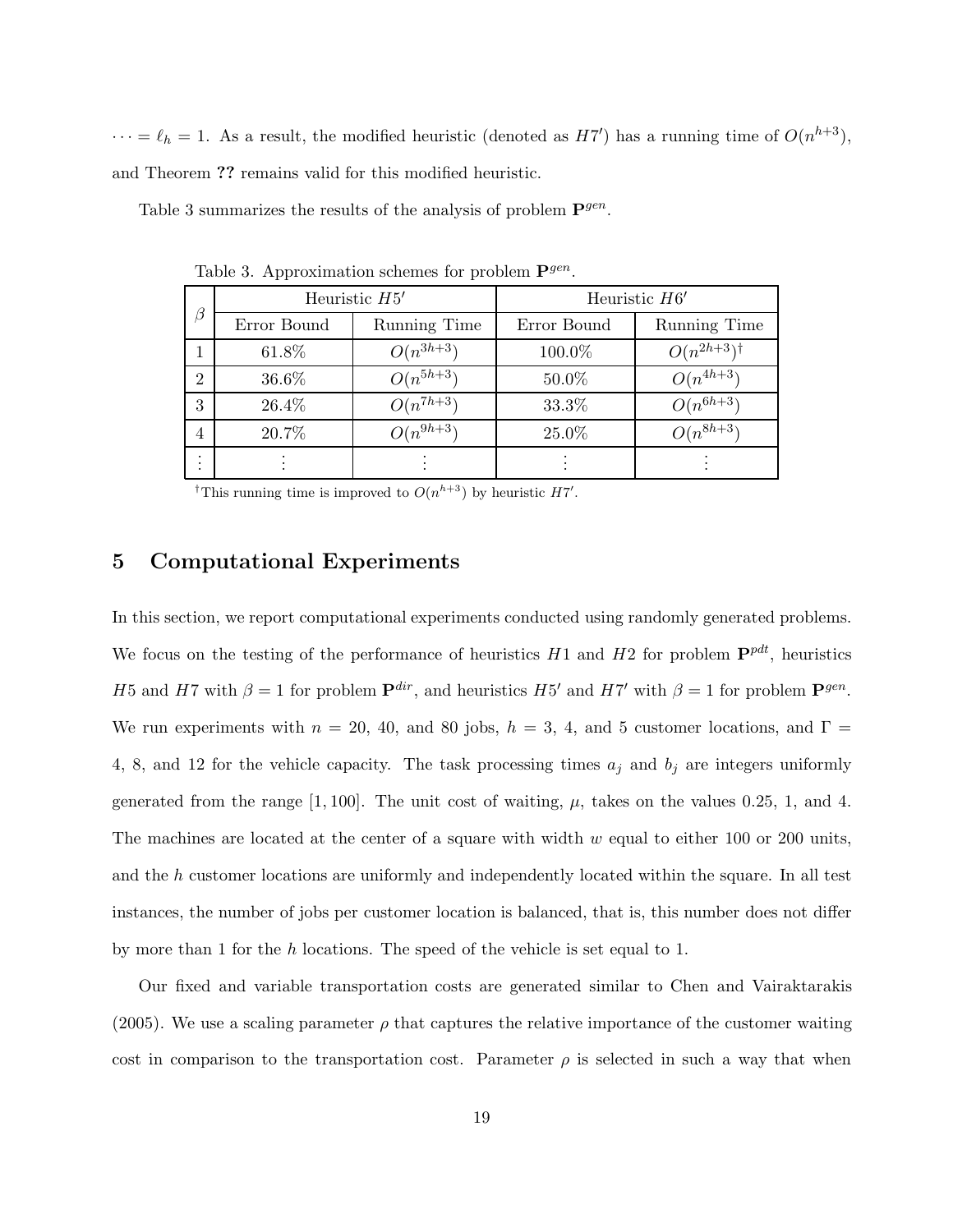$\mu = 1$  and all delivery batches are full, the total waiting cost is approximately equal to the total transportation cost . When the waiting and transportation costs are equalized in this fashion, the optimal solution is neither driven primarily by the schedule which is optimal for the production part alone, nor by the schedule which is optimal for the transportation part alone. Rather, the optimal solution is a coordination between the two and the resulting problem instances are harder. For a given value of  $\rho$ , the fixed charge f is an integer drawn from the uniform distribution  $\mathcal{U}[50\rho, 250\rho]$ , while travel costs  $g_{ij}$  are integers from  $\mathcal{U}[0.8t_{ij}\rho, 1.2t_{ij}\rho]$ , where  $t_{ij}$  is the Euclidean distance between locations i and j.

Note that the average task processing time is approximately 50, the average workload on each machine is approximately  $50n$ , and the average task completion time is approximately  $25n$ . Hence, for direct deliveries, the average customer waiting cost is approximately  $25n + \frac{1}{b}$  $\frac{1}{h}\sum_{i=1}^{h} t_{0i}$  when  $\mu = 1$ . On the other hand, the average transportation cost associated with a batch delivered to customer i is  $150\rho + t_{0i}\rho$ . Thus, the average transportation cost of a delivery batch is approximately  $\frac{1}{h}\sum_{i=1}^{h}(150\rho + t_{0i}\rho) = \rho(150 + \frac{1}{h}\sum_{i=1}^{h}t_{0i})$ . When all delivery batches are full, the total number of deliveries is  $\lceil n/\Gamma \rceil$ . Therefore, the total customer waiting cost is approximately  $n(25n + \frac{1}{h} \sum_{i=1}^{h} t_{0i}),$ and the total transportation cost is approximately  $\frac{np}{\Gamma}(150 + \frac{1}{h}\sum_{i=1}^{h} t_{0i})$ . We select the value of  $\rho$ such that these two quantities are equal. Thus, we use the following value of  $\rho$  for the direct delivery model:

$$
\rho^{dir} = \frac{n(25n + \frac{1}{h}\sum_{i=1}^h t_{0i})}{\frac{n}{\Gamma}(150 + \frac{1}{h}\sum_{i=1}^h t_{0i})} = \frac{\Gamma(25nh + \sum_{i=1}^h t_{0i})}{150h + \sum_{i=1}^h t_{0i}}.
$$

The  $\rho$  value for milk-run deliveries is motivated similarly. The only difference is in approximating the average delivery time and cost. Recall that in our experiments the plant is located at the center of a square with width  $w$ . We approximate the length of a delivery tour by the circumference of a circle located inside the square. The circumference of the circle with diameter  $w/2$  centered at the plant is  $w\pi/2$ , which is close to 1.5w. Hence, the total customer waiting cost is approximately  $n(25n + 0.75w)$ , and the total transportation cost is approximately  $\frac{n\rho}{\Gamma}(150 + 1.5w)$ . Therefore, we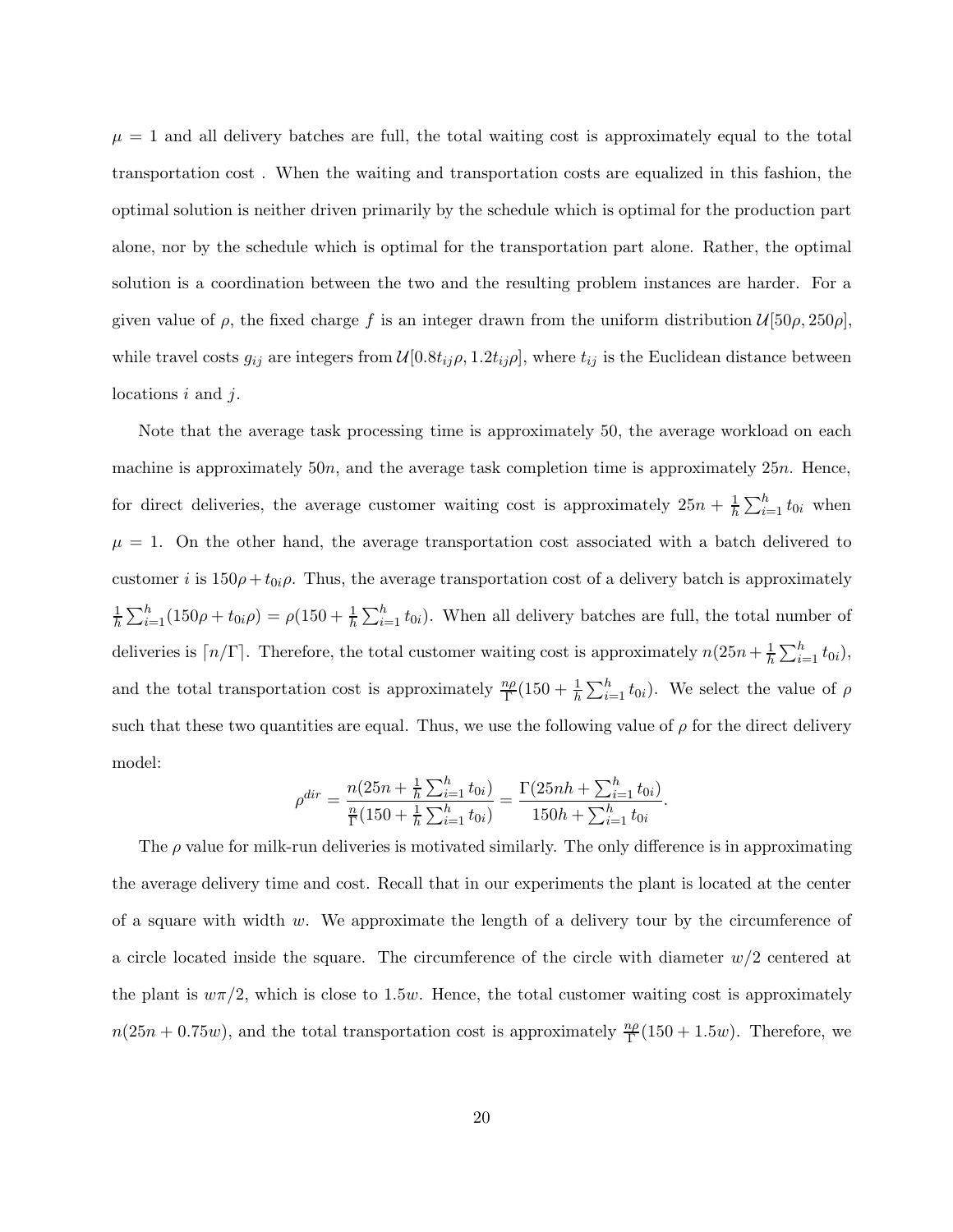use the following value of  $\rho$  for the general model:

$$
\rho^{gen} = \frac{n(25n + 0.75w)}{\frac{n}{\Gamma}(150 + 1.5w)} = \frac{\Gamma(25n + 0.75w)}{150 + 1.5w}.
$$

For each combination of parameters, we generate 10 random problem instances. For each instance, we compute  $Z^{H1}$ ,  $Z^{H2}$ ,  $Z^{H5}$ ,  $Z^{H7}$ ,  $Z^{H5'}$ ,  $Z^{H7'}$ ,  $LB^{pdt}$ ,  $LB^{dir}$ , and  $LB^{gen}$ , where  $Z^H$  denotes the solution generated by heuristic H, and  $LB^{pdt}$ ,  $LB^{dir}$ ,  $LB^{gen}$  denote the lower bounds on the optimal solution values of  $\mathbf{P}^{pdt}, \mathbf{P}^{dir}, \mathbf{P}^{gen}$ , respectively. We set  $LB^{pdt} = \max \{Z(\sigma^*(\mathbf{P}_1^{pdt})\})$  $_{1}^{pdt}$  $)), Z(\sigma^{*}(\bar{\mathbf{P}}_{1}^{pdt}))\},$ where  $\mathbf{P}_1^{pdt}$  $P_1^{pt}$  and  $\bar{\mathbf{P}}_1^{pdt}$  are the auxiliary problems in heuristics H1 and H2, respectively, with  $\beta = 1$ . The values of  $LB^{dir}$  and  $LB^{gen}$  are obtained similarly. Denote  $LB^{H1} = LB^{H2} = LB^{pdf}$ ;  $LB^{H5} =$  $LB^{HT} = LB^{dir}$ ; and  $LB^{H5'} = LB^{H7'} = LB^{gen}$ . For each heuristic H, we let  $e = [(Z^H / LB^H) 1 \times 100\%$ , which is an estimate of the relative error of the heuristic solution. For each combination of parameters, we calculate the average value of  $e$  for each heuristic. For each of the 9 possible combinations of n and h, we compute the overall average value of  $e$  for the 180 problem instances (there are 18 combinations of  $\Gamma, \mu, w$  and 10 random instances per combination of parameters).

We coded the algorithms in C++ and ran the experiments on a 2.8 GHz computer. We allowed a maximum of 2 minutes per problem instance, within which we were not able to solve many of the problem instances for  $n = 80$  and  $k = 5$ . The CPU time for the remaining problems ranges from a few seconds to a little over a minute. Table 4 summarizes the results of the computational study.

From the computational results, we observe that the average relative errors (i.e.,  $e$ ) are small enough to render both algorithms effective. The relative errors for  $H1$ ,  $H5$ , and  $H5'$  are uniformly smaller than those obtained by  $H2$ ,  $H7$ , and  $H7'$ , respectively. This validates empirically the theoretical bounds obtained for these heuristics when  $\beta = 1$ . We also observe that the performance of these heuristics improves as  $n$  increases, and for those problems with delivery considerations, the performance of the heuristics deteriorates as k increases. In addition, for all six heuristics tested, the relative errors increase in the order of  $\mathbf{P}^{pdt}, \mathbf{P}^{dir}, \mathbf{P}^{gen}$ . This is because in problem  $\mathbf{P}^{pdt}$ , the heuristic suboptimality is due to the production part only. For the other two problems, the heuristics intro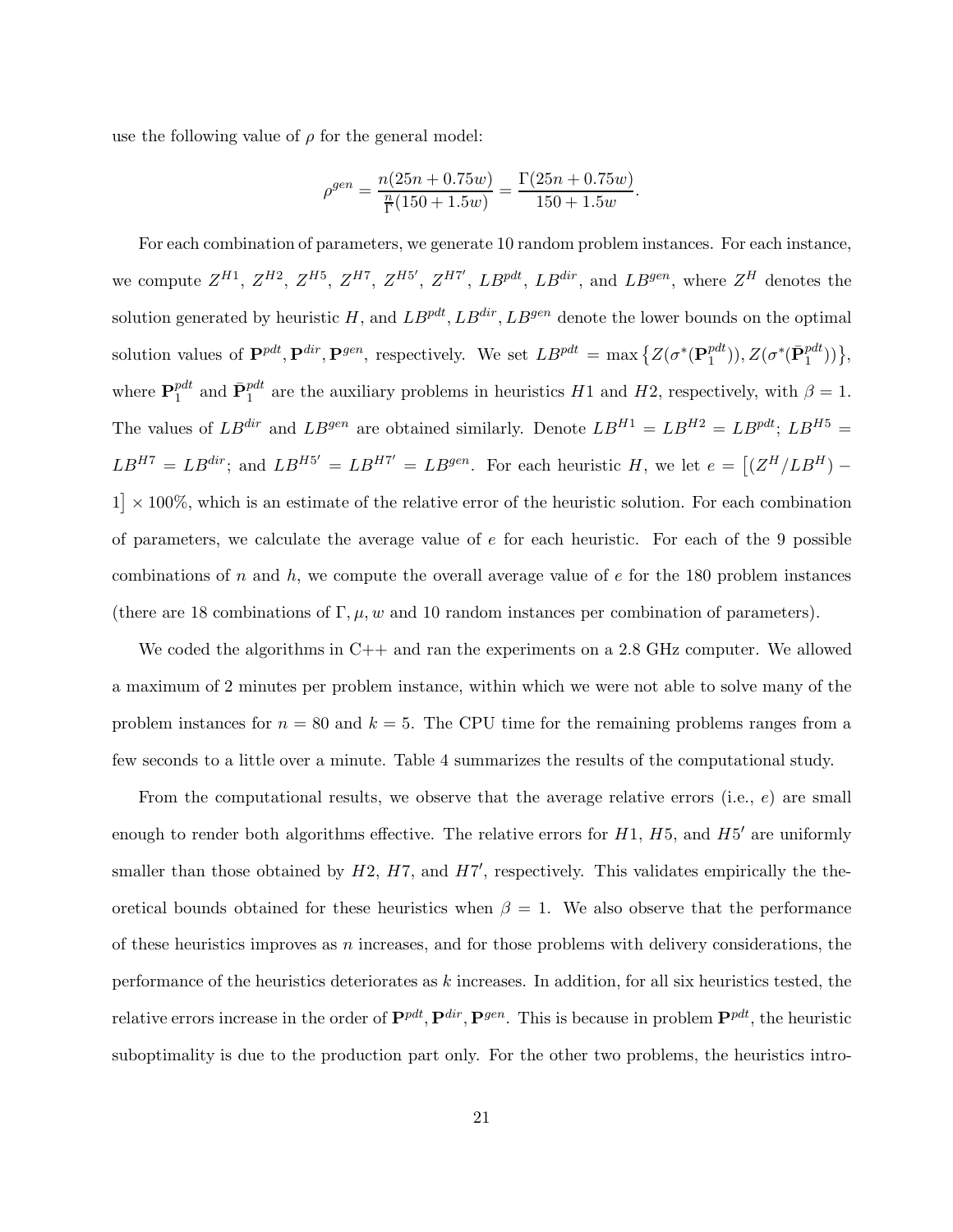duce suboptimality in both the production and the distribution parts, and hence  $\mathbf{P}^{dir}$  and  $\mathbf{P}^{gen}$  are expected to exhibit larger heuristic errors than  $\mathbf{P}^{pdt}$ . Further, the suboptimality introduced in  $\mathbf{P}^{gen}$ is greater than that in  $\mathbf{P}^{dir}$ , because the optimization of the associated delivery tours does not exist in direct deliveries.

|          | $k=3$              |                    |                  | $k=4$              |                    |                  | $k=5$              |                    |                  |
|----------|--------------------|--------------------|------------------|--------------------|--------------------|------------------|--------------------|--------------------|------------------|
|          | $\mathbf{P}^{pdt}$ | $\mathbf{P}^{dir}$ | $\mathbf{p}$ gen | $\mathbf{P}^{pdt}$ | $\mathbf{P}^{dir}$ | $\mathbf{p}$ gen | $\mathbf{P}^{pdt}$ | $\mathbf{P}^{dir}$ | $\mathbf{p}$ gen |
|          | H1                 | H5                 | H5'              | H1                 | H5                 | H5'              | H1                 | H5                 | H5'              |
| $n=20$   | 1.3%               | 1.6%               | $2.4\%$          | 1.6%               | 2.1%               | $3.5\%$          | 1.6%               | $2.2\%$            | $4.1\%$          |
| $n=40$   | 1.1%               | $1.3\%$            | $2.1\%$          | 1.2%               | 1.9%               | $3.1\%$          | 1.3%               | $2.0\%$            | 3.8%             |
| $n=80$   | 1.0%               | 1.1%               | $2.0\%$          | 1.0%               | 1.3%               | $3.0\%$          |                    |                    |                  |
|          | H2                 | H7                 | H7'              | H2                 | H7                 | H7'              | H2                 | H7                 | H7'              |
| $n=20$   | 1.7%               | $2.3\%$            | $3.5\%$          | 1.8%               | $2.2\%$            | 4.8%             | 1.7%               | $2.4\%$            | $5.3\%$          |
| $n=40$   | 1.3%               | $2.2\%$            | $3.0\%$          | 1.2%               | $2.0\%$            | 4.0%             | 1.3%               | $2.0\%$            | 4.7%             |
| $n = 80$ | 1.0%               | $1.4\%$            | 2.9%             | 1.0%               | 1.6%               | $3.6\%$          |                    |                    |                  |

Table 4. Computational results (average values of e).

## 6 Conclusions

We have developed a polynomial-time approximation scheme for the two-machine scheduling problem with bundling operations to minimize the total flow-time of jobs. We have also generalized this polynomial-time approximation scheme to the model with deliveries to remote customers so as to minimize the sum of transportation cost and customers' waiting cost. Our analysis covers the case with direct shipments as well as the general case with milk-run deliveries. We have also developed more efficient heuristics with constant worst-case error bounds for these problems.

Some future research directions on this topic are of interest. First, it is interesting to extend the model and its analysis to more than two machines with bundling operations and delivery considerations. Second, this paper considers the case where the two machines are located at the same place.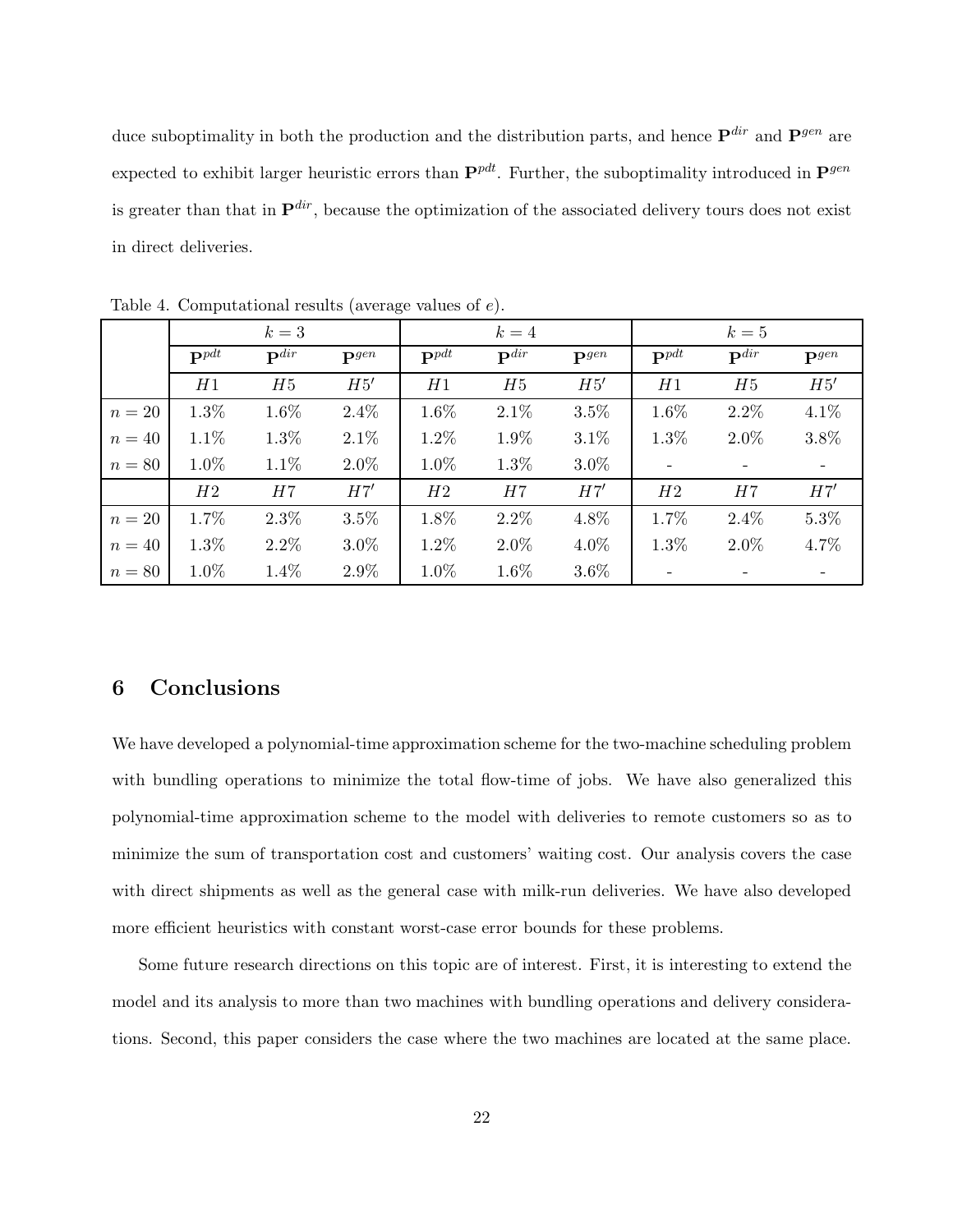If the machines are located at different locations, the delivery plan should include the possibility of having the same vehicle pick up the two finished tasks of the same job and deliver them to the customers. Such an extension is also an interesting topic for future research.

## Acknowledgments

The authors would like thank the Associate Editor and two referees for their helpful comments and suggestions. This research was supported in part by the Research Grants Council of Hong Kong under grant number PolyU6132/02E. Part of George Vairaktarakis' work was performed at the Department of Logistics at The Hong Kong Polytechnic University.

## References

- Ahmadi, R., U. Bagchi and T.A. Roemer (2005). Coordinated scheduling of customer orders for quick response. Naval Research Logistics, 52, 493–512.
- Blocher, J.D. and D. Chhajed (1996). The customer order lead time problem on parallel machines. Naval Research Logistics, 43, 629–654.
- Blocher, J.D., D. Chhajed and M. Leung (1998). Customer order scheduling in a general job shop environment. *Decision Sciences*, **29**, 951–981.
- Cai, X. and X. Zhou (2004). Deterministic and stochastic scheduling with teamwork tasks. Naval Research Logistics, 51, 818–840.
- Chang, Y.-C. and C.-Y. Lee (2004). Machine scheduling with job delivery coordination. European Journal of Operational Research, 158, 470–487.
- Chen, Z.-L. (2004). Integrated production and distribution operations: Taxonomy, models, and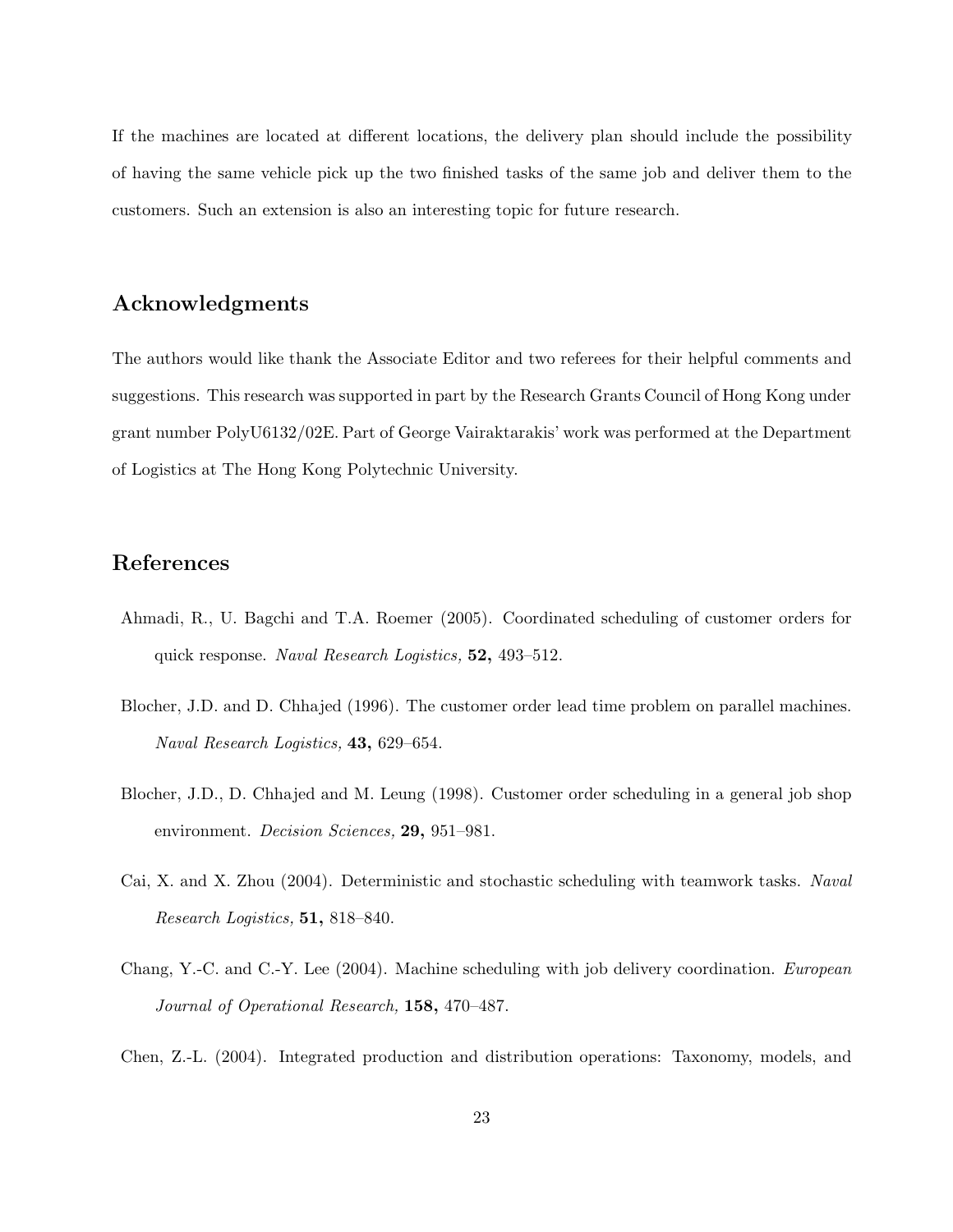review. D. Simchi-Levi, D. Wu and Z.-J. Shen (eds.), Handbook of Quantitative Supply Chain Analysis: Modeling in the E-Business Era. Kluwer Academic Publishers, Boston, MA.

- Chen, Z.-L. and G. Pundoor (2006). Order assignment and scheduling in a supply chain. Operations Research, forthcoming.
- Chen, Z.-L. and G.L. Vairaktarakis (2005). Integrated scheduling of production and distribution operations. Management Science, 51, 614–628.
- Fumero, F. and C. Vercellis (1999). Synchronized development of production, inventory, and distribution schedules. Transportation Science, **33,** 330–340.
- Geismar, H.N., G. Laporte, L. Lei and C. Sriskandarajah (2005). The integrated production and transportation scheduling problem for a product with a short life span and non-instantaneous transportation time. Working paper.
- Hall, N.G. and C.N. Potts (2003). Supply chain scheduling: Batching and delivery. Operations Research, 51, 566–584.
- Julien, F.M. and M.J. Magazine (1990). Scheduling customer orders: An alternative production scheduling approach. Journal of Manufacturing and Operations Management, 3, 177–199.
- Lee, C.-Y. and Z.-L. Chen (2001). Machine scheduling with transportation considerations. Journal of Scheduling,  $4, 3-24$ .
- Lee, C.-Y., T.C.E. Cheng and B.M.T. Lin (1993). Minimizing the makespan in the 3-machine assembly-type flowshop scheduling problem. Management Science, 39, 616–625.
- Leung, J.Y.-T., H. Li and M. Pinedo (2005a). Order scheduling in an environment with dedicated resources in parallel. Journal of Scheduling, 8, 355–386.
- Leung, J.Y.-T., H. Li and M. Pinedo (2005b). Scheduling orders for multiple product types to minimize total weighted completion time. Working paper.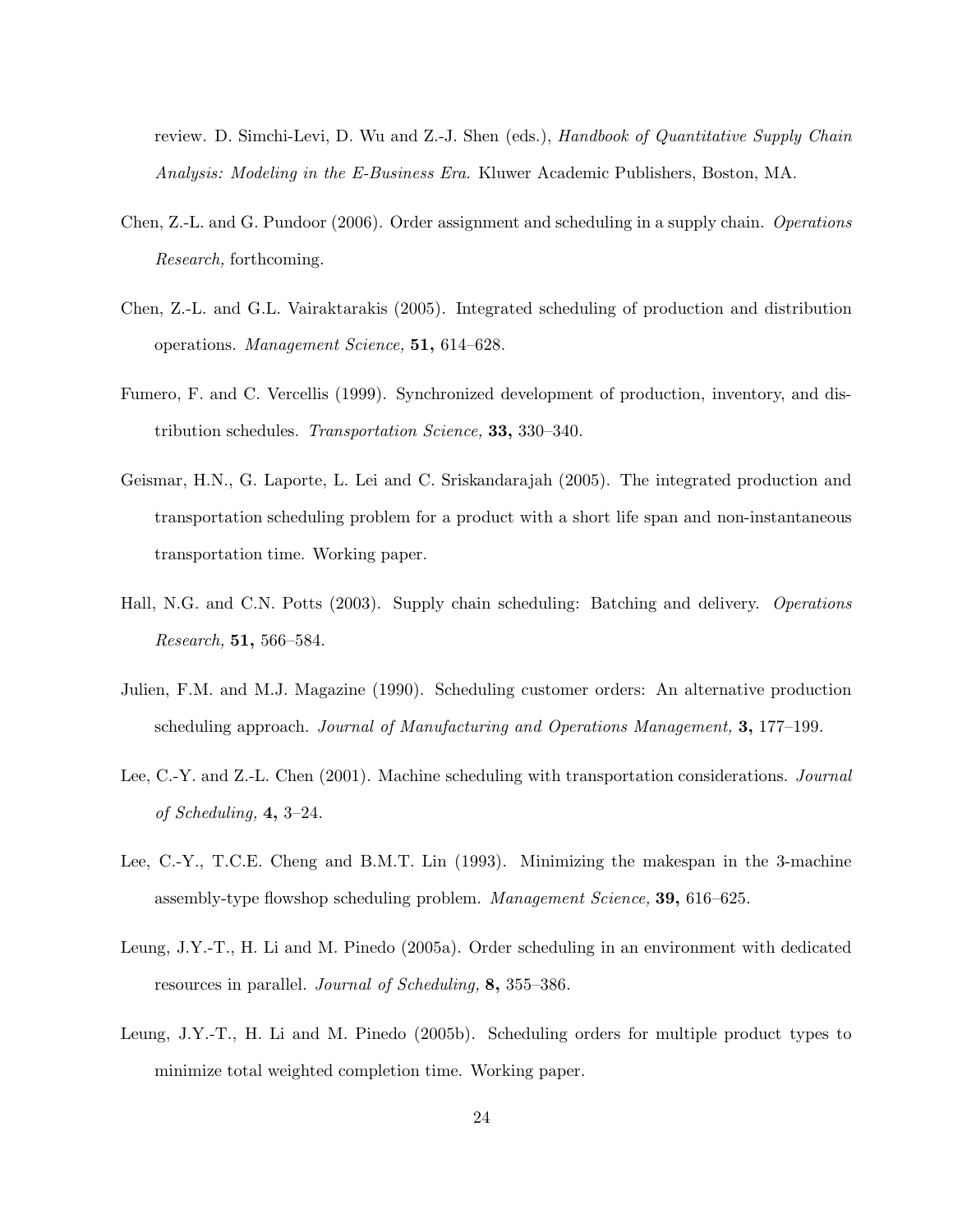- Leung, J.Y.-T., H. Li, M. Pinedo and C. Sriskandarajah (2005c). Open shops with jobs overlap revisited. European Journal of Operational Research, 163, 569–571.
- Leung, J.Y.-T., H. Li, M. Pinedo and J. Zhang (2005d). Minimizing total weighted completion time when scheduling orders in a flexible environment with uniform machines. Working paper.
- Leung, J.Y.-T., H. Li and M. Pinedo (2006a). Approximation algorithms for minimizing total weighted completion time of orders on identical machines in parallel. Naval Research Logistics, forthcoming.
- Leung, J.Y.-T., H. Li and M. Pinedo (2006b). Scheduling orders for multiple product types with due date related objectives. European Journal of Operational Research, 168, 370–389.
- Li, C.-L. and J. Ou (2005). Machine scheduling with pickup and delivery. Naval Research Logistics, 52, 617–630.
- Li, C.-L., G. Vairaktarakis and C.-Y. Lee (2005). Machine scheduling with deliveries to multiple customer locations. European Journal of Operational Research, 164, 39–51.
- Pundoor, G. and Z.-L. Chen (2005). Scheduling a production-distribution system to optimize the tradeoff between delivery tardiness and distribution cost. Naval Research Logistics, 52, 571– 589.
- Sarmiento, A.M. and R. Nagi (1999). A review of integrated analysis of production-distribution systems. IIE Transactions, 31, 1061–1074.
- Sung, C.S. and S.H. Yoon (1998). Minimizing total weighted completion time at a pre-assembly stage composed of two feeding machines. International Journal of Production Economics, 54, 247–255.
- Wagneur, E. and C. Sriskandarajah (1993). Open shops with jobs overlap. European Journal of Operational Research, 71, 366–378.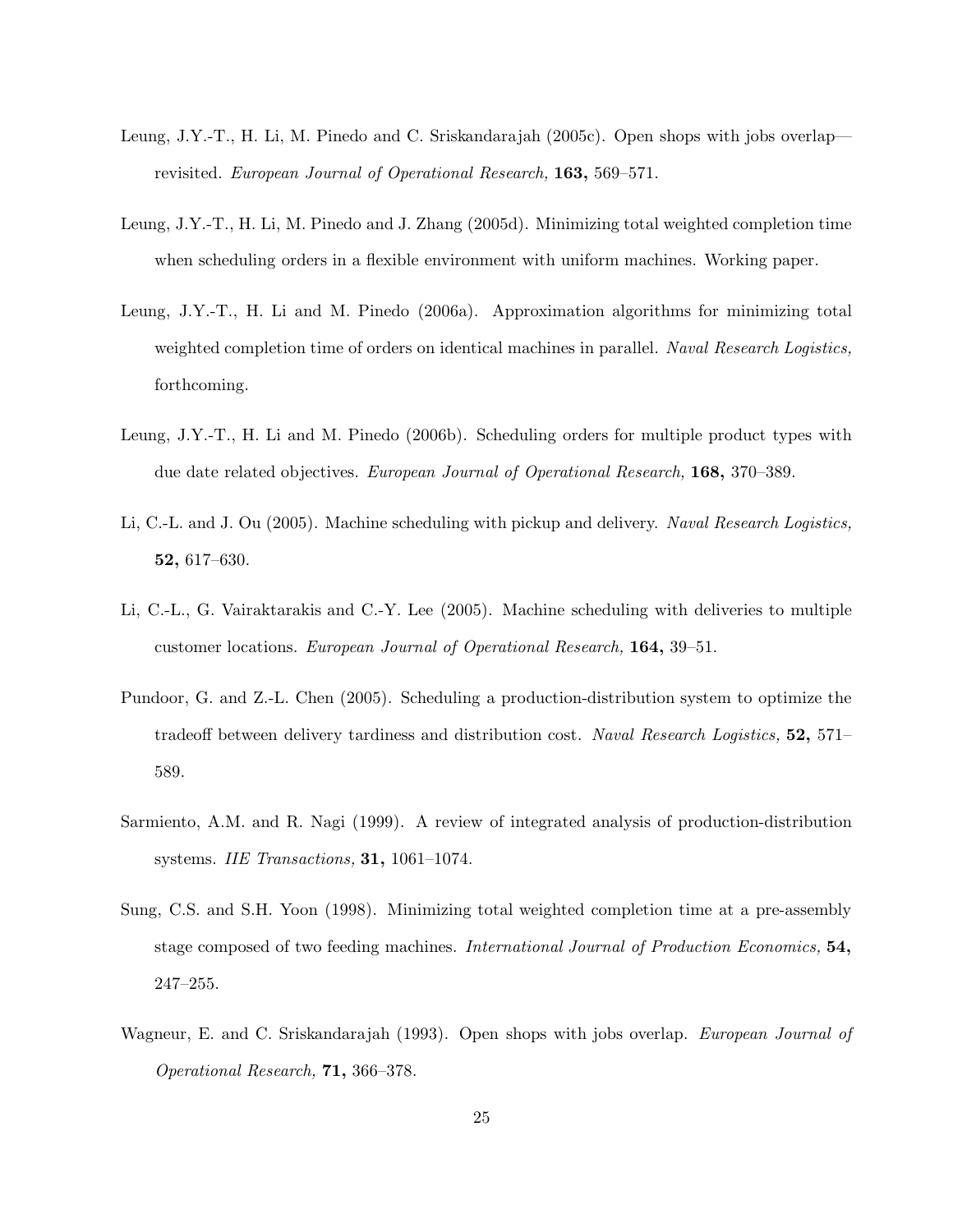- Yang, J. (2003). Scheduling parallel machines for the customer order problem with fixed batch sequence. Journal of the Korean Institute of Industrial Engineers, 29, 304–311.
- Yang, J. (2005). The complexity of customer order scheduling problems on parallel machines. Computers and Operations Research, 32, 1921–1939.
- Yang, J. and M.E. Posner (2005). Scheduling parallel machines for the customer order problem. Journal of Scheduling, 8, 49–74.

## Appendix

**Proof of Lemma ??:** The proof of property (i) is straightforward and is omitted. See Sung and Yoon (1998) for proofs of properties (ii) and (iii).

**Proof of Theorem ??:** Consider the difference between schedules  $\sigma^*(\mathbf{P}_{\beta}^{pdt})$  $\mathcal{P}_{\beta}^{d t}$ ) and  $\sigma_{\beta}^{H1}$ . Let  $\Delta'$  denote the difference in total flow time of the a-tasks between these two schedules. Note that (i)  $\hat{a}_j = a_j$  if  $J_j \in S_1^a \cup S_2^a \cup \cdots \cup S_\beta^a$ , (ii)  $\hat{a}_j > a_j - \lambda b_j$  if  $J_j \in S_1^b \cup S_2^b \cup \cdots \cup S_\beta^b$ , and (iii)  $\hat{a}_j \ge a_j - (\frac{1}{\beta \lambda} - 1)b_j$  if  $J_j \in S^c$ . Thus,

$$
\Delta' \leq \sum_{\substack{j=1,\ldots,n \ s.t. \\ J_j \in S_1^b \cup \cdots \cup S_{\beta}^b}} (n-\xi_j+1) \lambda b_j + \sum_{\substack{j=1,\ldots,n \\ \ s.t. \ J_j \in S^c}} (n-\xi_j+1) \Big( \frac{1}{\beta \lambda} - 1 \Big) b_j,
$$

where  $\xi_j$  is the position of  $J_j$  in  $\sigma^*({\bf P}_{\beta}^{pdt})$  $\mathcal{P}_{\beta}^{at}$ ). Similarly, let  $\Delta''$  denote the difference in total flow time of the b-tasks between the two schedules. We have

$$
\Delta'' \leq \sum_{\substack{j=1,\ldots,n \ s.t. \\ J_j \in S_1^a \cup \cdots \cup S_\beta^a}} (n-\xi_j+1) \lambda a_j + \sum_{\substack{j=1,\ldots,n \\ \ s.t. \ J_j \in S^c}} (n-\xi_j+1) \Big( \frac{1}{\beta \lambda} - 1 \Big) a_j.
$$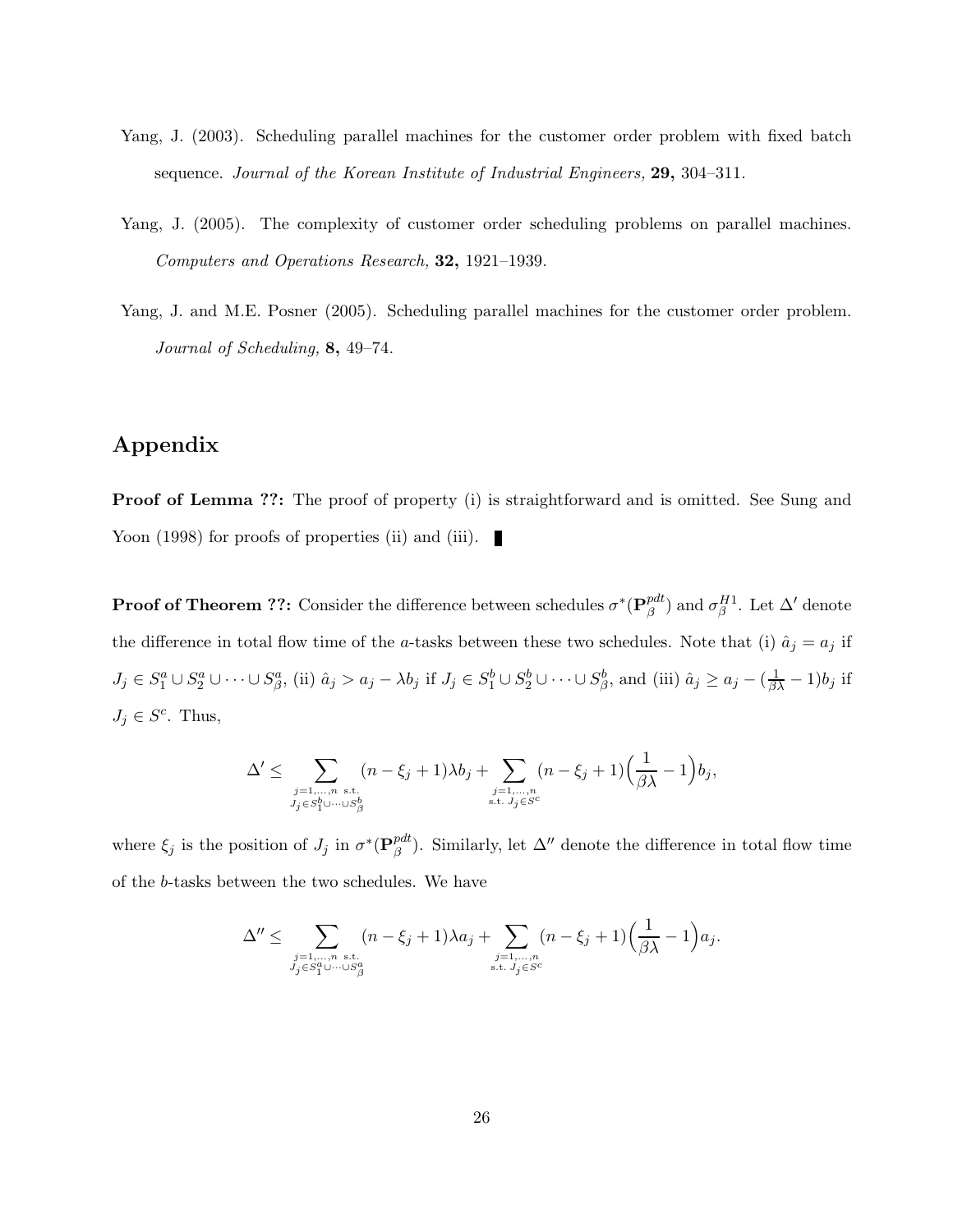It is easy to check that  $\frac{1}{\beta\lambda} - 1 = \lambda$ . Hence,

$$
Z(\sigma_{\beta}^{H1}) - Z(\sigma^*(\mathbf{P}_{\beta}^{pdt})) \le \max\{\Delta', \Delta''\}
$$
  
\n
$$
\le \lambda \cdot \max \left\{ \sum_{\substack{j=1,\dots,n \text{ s.t.} \\ J_j \in S_1^b \cup \dots \cup S_{\beta}^b}} (n - \xi_j + 1)b_j + \sum_{\substack{j=1,\dots,n \text{ s.t.} \\ \text{s.t. } J_j \in S^c}} (n - \xi_j + 1)b_j, \sum_{\substack{j=1,\dots,n \text{ s.t.} \\ \text{s.t. } J_j \in S^c}} (n - \xi_j + 1)a_j + \sum_{\substack{j=1,\dots,n \text{ s.t.} \\ \text{s.t. } J_j \in S^c}} (n - \xi_j + 1)a_j \right\}
$$
  
\n
$$
\le \lambda \cdot Z(\sigma^*(\mathbf{P}_{\beta}^{pdt})).
$$

Note that  $Z(\sigma^*(\mathbf{P}_{\beta}^{pdt})$  $\mathcal{L}^{pdt}(\beta^{pdt})$   $\leq Z(\sigma^*(\mathbf{P}^{pdt}))$ . Therefore,  $Z(\sigma_{\beta}^{H1}) - Z(\sigma^*(\mathbf{P}^{pdt})) \leq \lambda Z(\sigma^*(\mathbf{P}^{pdt})) = \left(\frac{1}{2}\sqrt{\frac{\beta+4}{\beta}} - \frac{1}{\beta}\right)$  $\frac{1}{2}\Big)Z(\sigma^*(\mathbf{P}^{pdt})).$ 

**Proof of Theorem ??:** Similar argument as in the proof of Theorem ??.

**Proof of Theorem ??:** Consider the difference between schedules  $\sigma^*(\mathbf{P}_{\beta}^{dir})$  and  $\sigma_{\beta}^{H5}$ . Both schedules have the same assignment of jobs to batches, and therefore, they have the same delivery cost. Using the same arguments as in the proof of Theorem ??, we have

$$
Z(\sigma_{\beta}^{H5}) - Z(\sigma^*(\mathbf{P}_{\beta}^{dir})) \leq \lambda \cdot Z(\sigma^*(\mathbf{P}_{\beta}^{dir})).
$$

Note that  $Z(\sigma^*(\mathbf{P}_{\beta}^{dir})) \leq Z(\sigma^*(\mathbf{P}^{dir}))$ . Therefore,  $Z(\sigma_{\beta}^{H5}) - Z(\sigma^*(\mathbf{P}^{dir})) \leq \lambda Z(\sigma^*(\mathbf{P}^{dir})) = \left(\frac{1}{2}\sqrt{\frac{\beta+4}{\beta}} - \frac{1}{\beta}\right)$  $\frac{1}{2}\Big)Z(\sigma^*(\mathbf{P}^{dir})).$ 

**Proof of Lemma ??:** We consider the case in which  $\sum_{r=1}^{j} \tilde{a}_r \leq \sum_{r=1}^{k} \tilde{b}_r$ . Suppose that  $J_k^b$  precedes  $J_j^a$  in the optimal schedule. Then moving  $J_k^b$  immediately after  $J_j^a$  will not increase the total flow time of the schedule. The proof of the case with  $\sum_{r=1}^{j} \tilde{a}_r > \sum_{r=1}^{k} \tilde{b}_r$  follows a similar argument.

**Proof of Theorem ??:** Similar argument as in the proof of Theorem ??.

**Proof of Lemma ??:** Consider an optimal schedule  $\sigma^*(\mathbf{P}^{dir})$  of problem  $\mathbf{P}^{dir}$ . We construct a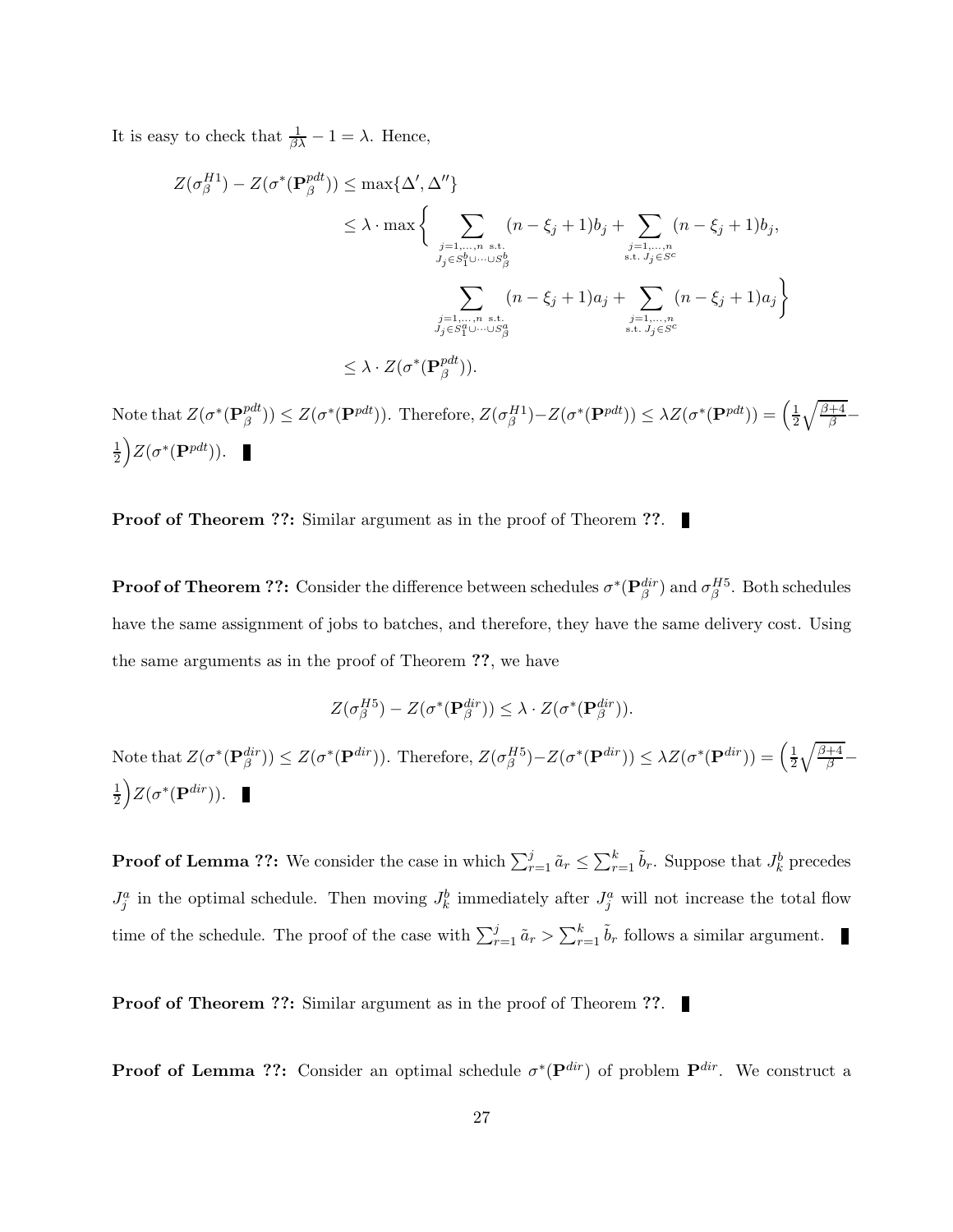feasible schedule  $\sigma'(\mathbf{P}')$  for the auxiliary problem  $\mathbf{P}'$  by taking the job processing sequence from  $\sigma^*(\mathbf{P}^{dir})$  and assigning the jobs to batches the same way as  $\sigma^*(\mathbf{P}^{dir})$ . We now compare schedules  $\sigma'(\mathbf{P}')$  and  $\sigma^*(\mathbf{P}^{dir})$ . Let  $B_k$  denote the kth batch of jobs departing from the plant. Let  $D'_k$  and  $D_k^*$ be the time of departure of batch  $B_k$  from the plant in schedules  $\sigma'(\mathbf{P}')$  and  $\sigma^*(\mathbf{P}^{dir})$ , respectively. We have

$$
D'_k = \sum_{J_j \in B_1 \cup \dots \cup B_k} p_j = \frac{1}{2} \sum_{J_j \in B_1 \cup \dots \cup B_k} (a_j + b_j) \le \max \left\{ \sum_{J_j \in B_1 \cup \dots \cup B_k} a_j, \sum_{J_j \in B_1 \cup \dots \cup B_k} b_j \right\} = D^*_k.
$$

The travel cost and travel time in schedule  $\sigma'(\mathbf{P}')$  are the same as those in schedule  $\sigma^*(\mathbf{P}^{dir})$ . Therefore,  $Z(\sigma'(\mathbf{P}')) \leq Z(\sigma^*(\mathbf{P}^{dir}))$ . This implies that  $Z(\sigma^*(\mathbf{P}')) \leq Z(\sigma^*(\mathbf{P}^{dir}))$ .

**Proof of Theorem ??:** We compare schedules  $\sigma^{H7}$  and  $\sigma^*(P')$ . As mentioned earlier,  $\sigma^{H7}$  and  $\sigma^*(P')$  have the same job sequence, the same assignment of jobs to batches, and the same delivery cost. Let  $B_k$  denote the kth batch of jobs departing from the plant. Let  $D_k^{H7}$  and  $D_k$  be the time of departure of batch  $B_k$  from the plant in schedules  $\sigma^{H7}$  and  $\sigma^*(P')$ , respectively. We have

$$
D_k^{H7} = \max\left\{\sum_{J_j \in B_1 \cup \dots \cup B_k} a_j, \sum_{J_j \in B_1 \cup \dots \cup B_k} b_j\right\} \le \sum_{J_j \in B_1 \cup \dots \cup B_k} (a_j + b_j) = 2 \sum_{J_j \in B_1 \cup \dots \cup B_k} p_j = 2D_k.
$$

Therefore,  $Z(\sigma^{H7}) \leq 2Z(\sigma^*(P'))$ . By Lemma ??,  $Z(\sigma^{H7}) \leq 2Z(\sigma^*(P^{dir}))$ . This implies that  $[Z(\sigma^{H7}) - Z(\sigma^*(\mathbf{P}^{dir}))]/Z(\sigma^*(\mathbf{P}^{dir})) \leq 1.$ Γ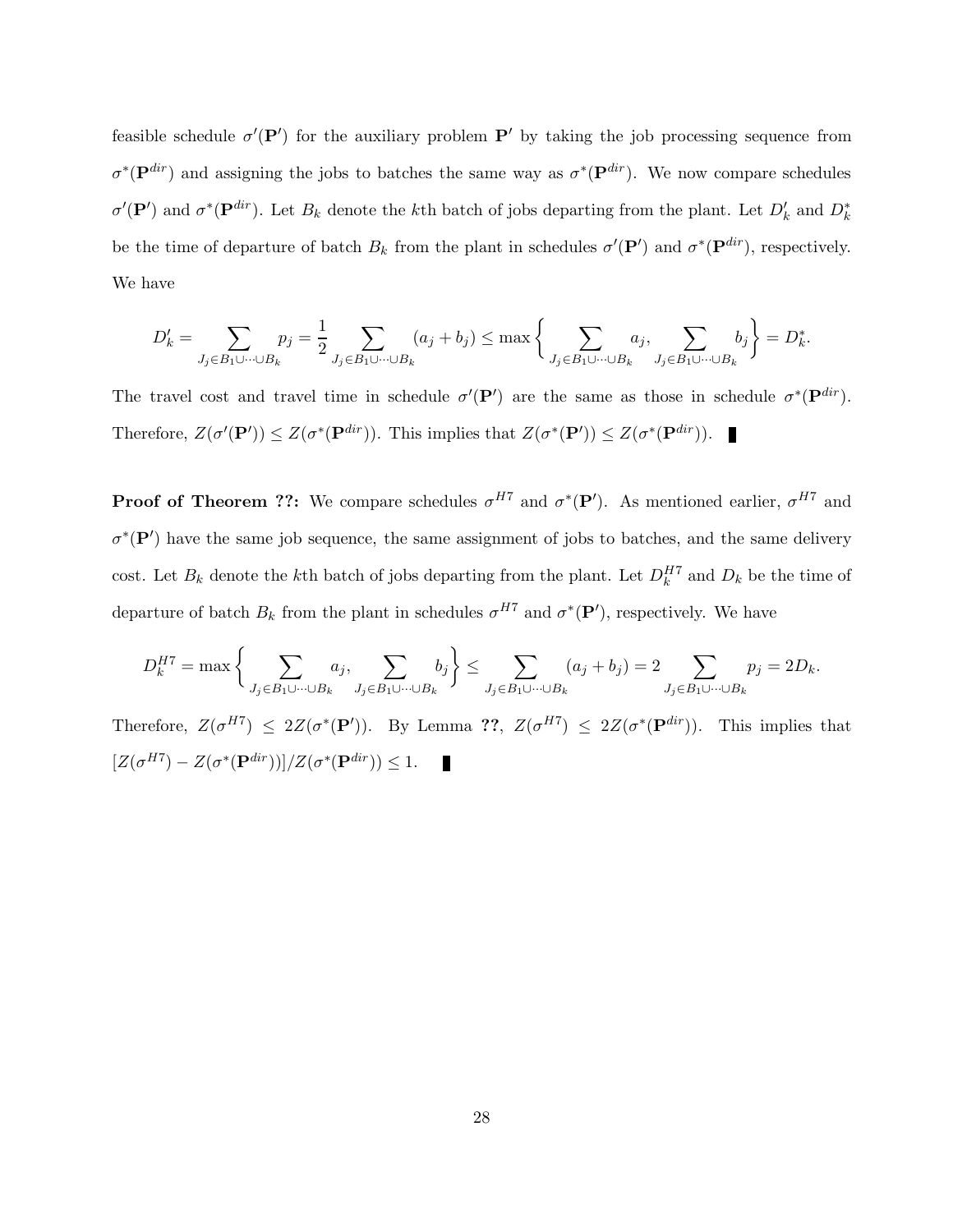

Figure 1. A numerical example